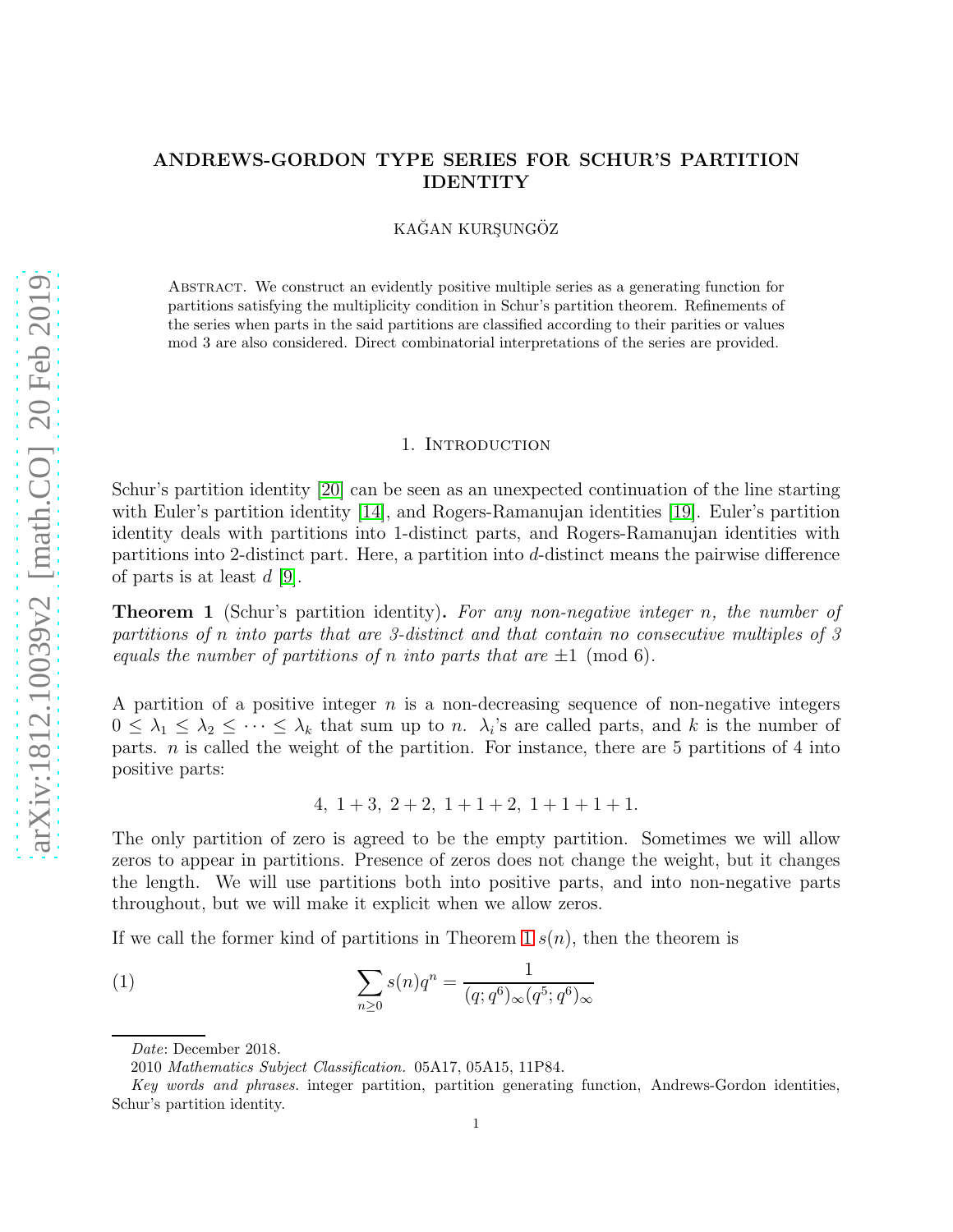Here and elsewhere in the note, we use the standard  $q$ -series notations  $[7]$ 

$$
(a;q)_n = \prod_{j=1}^n (1 - aq^{j-1}),
$$
  
\n
$$
(a;q)_{\infty} = \lim_{n \to \infty} (a;q)_n = \prod_{j=1}^{\infty} (1 - aq^{j-1}),
$$

and a partition generating function is a formal series

$$
\sum_{n\geq 0} a_n q^n
$$

where  $a_n$  is the number of partitions of n satisfying the given criteria.

It is straightforward to see that the right-hand side of [\(1\)](#page-0-1) generates partitions into parts that are  $\pm 1 \pmod{6}$  [\[9\]](#page-18-3). The next challenge was to write a generating function for  $s(n)$  with a direct combinatorial interpretation. By this, we mean an evidently positive series in the form of the left-hand side of, say, one of Andrews-Gordon identities [\[6\]](#page-18-5) and its combinatorial interpretation [\[10,](#page-18-6) [15\]](#page-18-7).

(2) 
$$
\sum_{n_1,\dots,n_{k-1}} \frac{q^{N_1^2+\dots+N_{k-1}^2}}{(q;q)_{n_1}\cdots(q;q)_{n_{k-1}}} = \prod_{\substack{n\geq 1\\n\not\equiv 0,\pm k \pmod{2k+1}}} \frac{1}{(1-q^n)},
$$

where  $N_r = n_r + n_{r+1} + \cdots + n_{k-1}$ .

One such generating function is given in [\[1\]](#page-17-0) as

$$
\sum_{m,n\geq 0} s(m,n)x^m q^n = \sum_{i,j,k\geq 0} \frac{q^{\frac{3}{2}i^2 - \frac{7}{2}i + \frac{3}{2}j^2 - \frac{5}{2}j + 3k^2 - 3k + 3(ij + ik + hk)}x^{i+j+k}}{(q^3;q^3)_i(q^3;q^3)_j(q^3;q^3)_k}
$$

where  $s(m, n)$  is the number of partitions enumerated by  $s(n)$  having m parts.

Recently, another series is given in [\[8\]](#page-18-8).

$$
\sum_{m,n\geq 0} s(m,n)x^m q^n = \sum_{m,n\geq 0} \frac{(-1)^n q^{(3n+m)^2 + \frac{m(m-1)}{2}} x^{m+2n}}{(q;q)_m (q^6;q^6)_n}
$$

However, it is not immediately clear that the last series generate positive coefficients for all  $q<sup>n</sup>$  upon expansion as a formal power series. The authors of [\[8\]](#page-18-8) also remark the scarcity of series or multiple series generating functions for  $s(n)$  in the literature.

Our aim in this paper is to construct another such series for  $s(m, n)$ , and hence for  $s(n)$  with a direct combinatorial interpretation in Section [2.](#page-2-0) The ideas are similar to those in [\[16\]](#page-18-9), but missing key parts as stated in [\[16\]](#page-18-9) are discovered here. Then, in sections [3](#page-10-0) and [4,](#page-13-0) we refine the series to account for parts that fall in distinct residue classes modulo 2 and 3, respectively. We conclude with further open problems.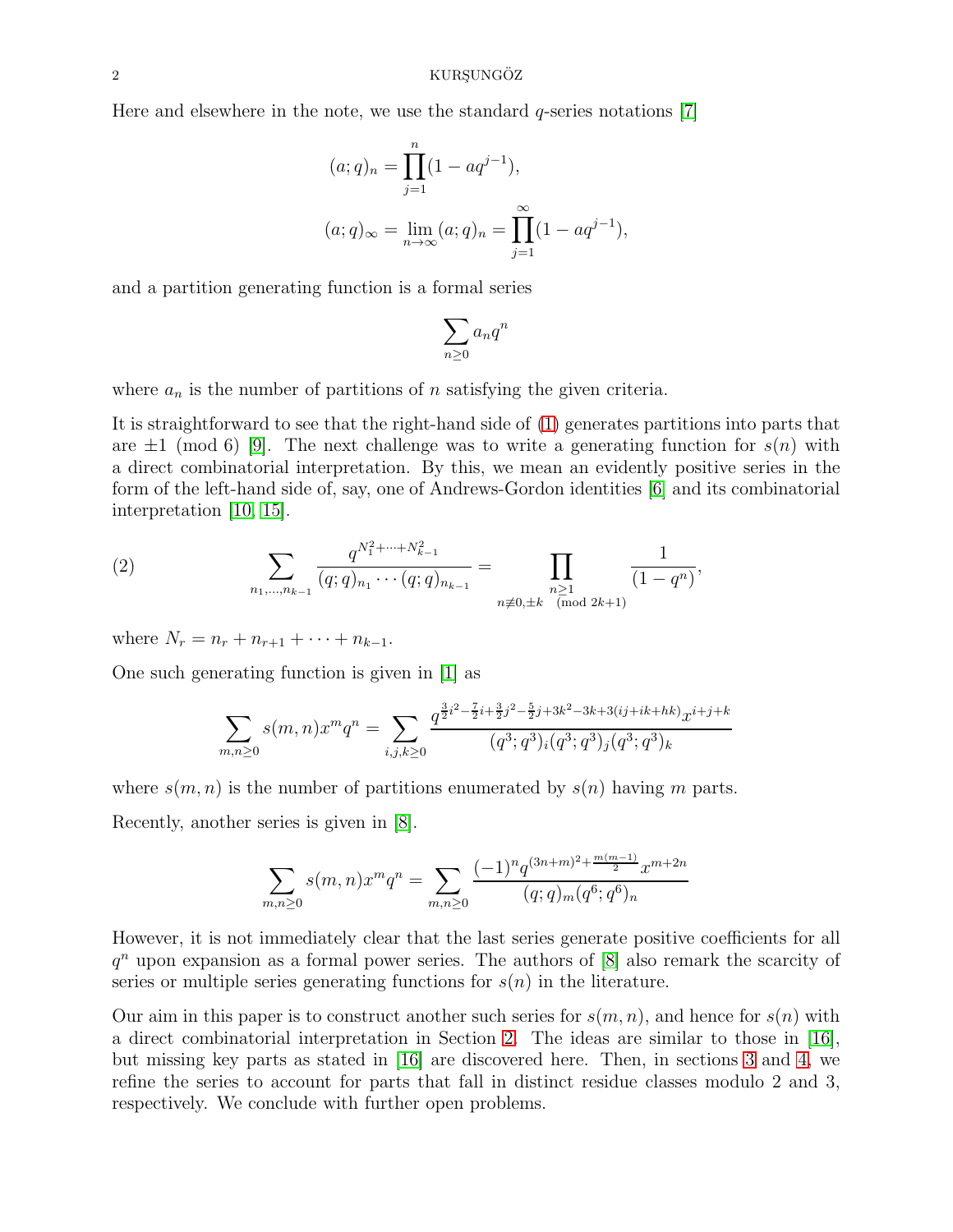### 2. The Main Triple Series

<span id="page-2-2"></span><span id="page-2-0"></span>**Theorem 2.** For  $n, m \in \mathbb{N}$ , let  $s(m, n)$  denote the number of partitions of n into m parts which are pairwise at least three apart, and multiples of 3 are at least 6 apart. Then,

<span id="page-2-1"></span>
$$
(3) \qquad \qquad = \sum_{\substack{n_1 \geq 0 \\ n_2 \geq 0}} s(m,n)x^m q^n
$$
\n
$$
= \sum_{\substack{n_1 \geq 0 \\ n_2 \geq 0}} \frac{q^{6n_{21}^2 - n_{21} + 6n_{22}^2 + n_{22} + 2n_1^2 - n_1 + 12n_{21}n_{22} + 6(n_{21} + n_{22})n_1} x^{2n_{21} + 2n_{22} + n_1}}{(q;q)_{n_1} (q^6;q^6)_{n_{21}} (q^6;q^6)_{n_{22}}}.
$$

Remark: Once the theorem is proven, it is easy to see that the series [\(3\)](#page-2-1) converges for  $x = 1$  (and of course for  $|q| < 1$ ) [\[3,](#page-17-1) [8\]](#page-18-8).

*Proof.* Throughout the proof,  $\lambda$  will denote a partition enumerated by  $s(m, n)$ . Clearly,  $\lambda$ has distinct parts, the pairwise difference between parts is at least three, and consecutive multiples of 3 cannot appear. Equivalently, if there are successive parts which are exactly three apart, they must be both 1 (mod 3) or 2 (mod 3). Given  $\lambda$ , we find the maximum number of such pairs. We indicate those pairs in brackets such as

$$
[3k+1, 3k+4]
$$
, or  $[3k+2, 3k+5]$ ,

when expressing  $\lambda$ . We call  $[3k+1, 3k+4]$  a 1 (mod 3) pair, and  $[3k+2, 3k+5]$  a 2 (mod 3) pair. The only ambiguity arises when there is a streak of parts

$$
3k+1, 3k+4, ..., 3k+3s-2
$$
, or  $3k+2, 3k+5, ..., 3k+3s-1$ .

In either case, we pair the leftmost parts first, and continue recursively for yet unbound parts. There will be instances below where we use the rightmost pair instead of the leftmost one first and continue with the rightmost unbound pair, but the number of pairs will not change.

Once the pairing is complete, we call the number of 1 (mod 3) pairs  $n_{21}$ , the number of 2 (mod 3) pairs  $n_{22}$ , and the number of the remaining parts, namely *singletons*,  $n_1$ . Singletons have difference at least four with either the preceding or the succeeding part, or both, because otherwise there would have been one more pair.

We will show that such  $\lambda$  corresponds to a unique quadruple  $(\beta, \mu, \eta^m, \eta^d)$ , where

- the base partition  $\beta$  is enumerated by  $s(m, n)$ , has  $n_{21}$  1 (mod 3) pairs,  $n_{22}$  2 (mod 3) pairs,  $n_1$  singletons, and minimum weight;
- $\mu$  is a partition into  $n_1$  parts (allowing zeros);
- $\eta^m$  is a partition into  $n_{21}$  multiples of 6 (allowing zeros);
- $\eta^d$  is a partition into  $n_{22}$  multiples of 6 (allowing zeros).

We will transform  $\lambda$  to  $(\beta,\mu,\eta^m,\eta^d)$  through a unique series of backward moves, and  $(\beta,\mu,\eta^m,\eta^d)$ to  $\lambda$  through a unique series of forward moves. The two series of moves will be inverses to each other.

Before describing these transformations, we discuss the moves. They will be useful in the construction of the base partition  $\beta$ .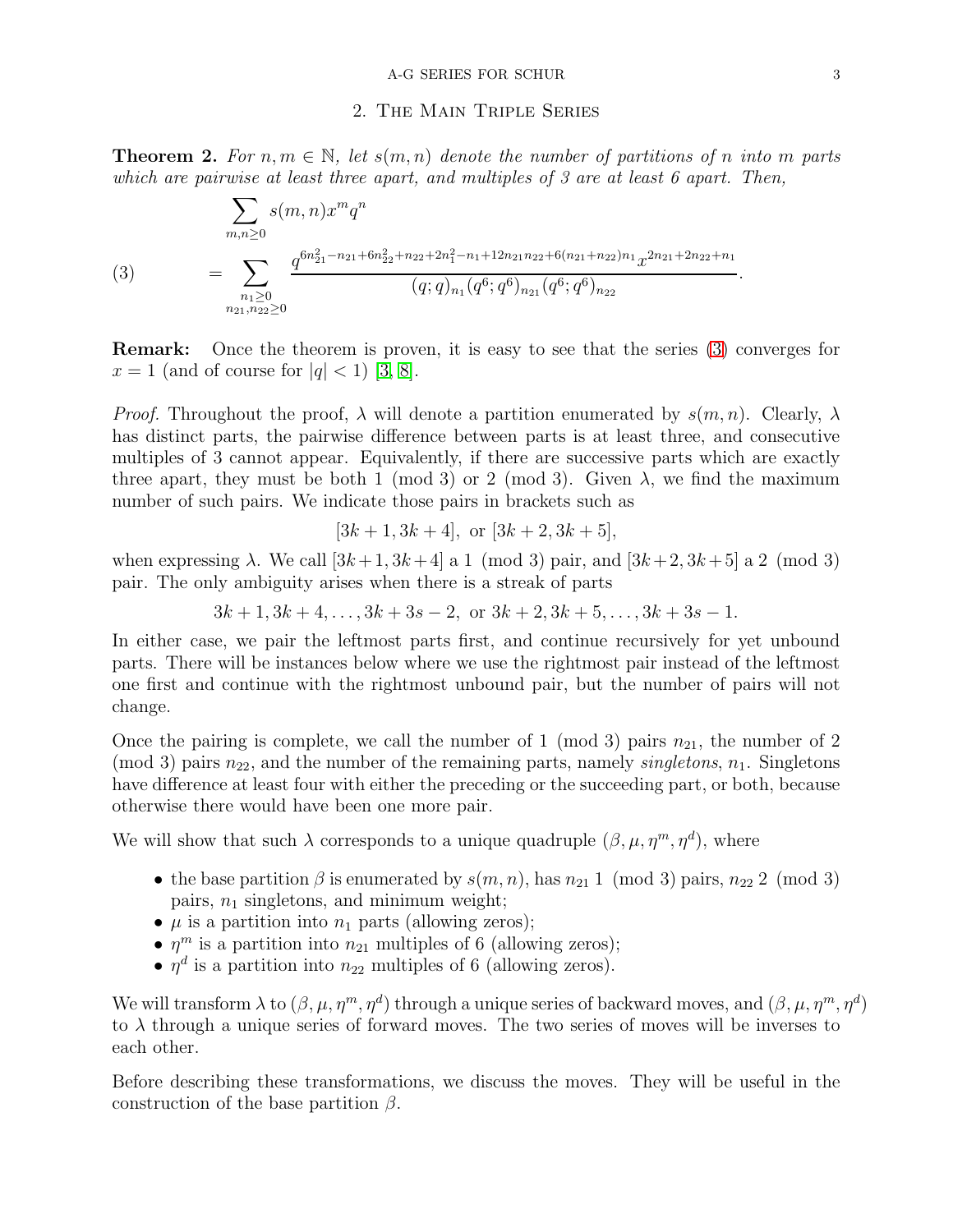#### 4 KURSUNGÖZ

The forward or backward moves on a 1 (mod 3) pair is basically

(4) 
$$
[3k + 1, 3k + 4] \xrightarrow{\text{one forward move}} [3k + 4, 3k + 7]
$$
  
one backward move. 
$$
[3k + 4, 3k + 7]
$$

Notice that both change the weight by 6. We highlight the moved pair.

Of course, the pair may be immediately preceded or succeeded by other pairs or singletons.

$$
(\text{parts} \le 3k - 2), [\mathbf{3k + 1}, \mathbf{3k + 4}], [3k + 8, 3k + 11], [3k + 14, 3k + 17], \dots,
$$
  

$$
[3k + 2 + 6s, 3k + 5 + 6s], (\text{parts } \ge 3k + 10 + 6s)
$$

 $\leftarrow$ one forward move

$$
(\text{parts} \le 3k - 2), [\mathbf{3k + 4}, \underbrace{\mathbf{3k + 7}}, [3k + 8, 3k + 11], [3k + 14, 3k + 17], \dots,
$$
  

$$
[3k + 2 + 6s, 3k + 5 + 6s], (\text{parts } \ge 3k + 10 + 6s)
$$

 adjustment  $\downarrow$ 

$$
(\text{parts} \le 3k - 2), [3k + 2, 3k + 5], [3k + 10, \underbrace{3k + 13}, [3k + 14, 3k + 17], \dots,
$$
  
\n
$$
[3k + 2 + 6s, 3k + 5 + 6s], (\text{parts} \ge 3k + 10 + 6s)
$$
  
\n
$$
\int \text{after } (s - 1) \text{ similar adjustments}
$$
  
\n
$$
(\text{parts} \le 3k - 2), [3k + 2, 3k + 5], [3k + 8, 3k + 11], \dots, [3k - 4 + 6s, 3k - 1 + 6s],
$$
  
\n
$$
[3k + 4 + 6s, 3k + 7 + 6s], (\text{parts} \ge 3k + 10 + 6s),
$$

<span id="page-3-0"></span>for  $s \geq 1$ . The move increases the weight by 6. The adjustments preserve the weight. The inverse of the above operation is a backward move on the indicated 1 (mod 3) pair.

$$
(\text{parts} \le 3k - 2), [3k + 2, 3k + 5], [3k + 8, 3k + 11], \dots, [3k - 4 + 6s, 3k - 1 + 6s],
$$
  

$$
[3k + 4 + 6s, 3k + 7 + 6s], (\text{parts} \ge 3k + 10 + 6s),
$$

 $\leftarrow$ one backward move

$$
(\text{parts} \le 3k - 2), [3k + 2, 3k + 5], [3k + 8, 3k + 11], \dots,
$$
  
\n
$$
[3k - 4 + 6s, \underbrace{3k - 1 + 6s}, [3k + 1 + 6s, 3k + 4 + 6s],
$$
  
\n
$$
(\text{parts} \ge 3k + 10 + 6s),
$$
  
\n
$$
\downarrow \text{adjustment}
$$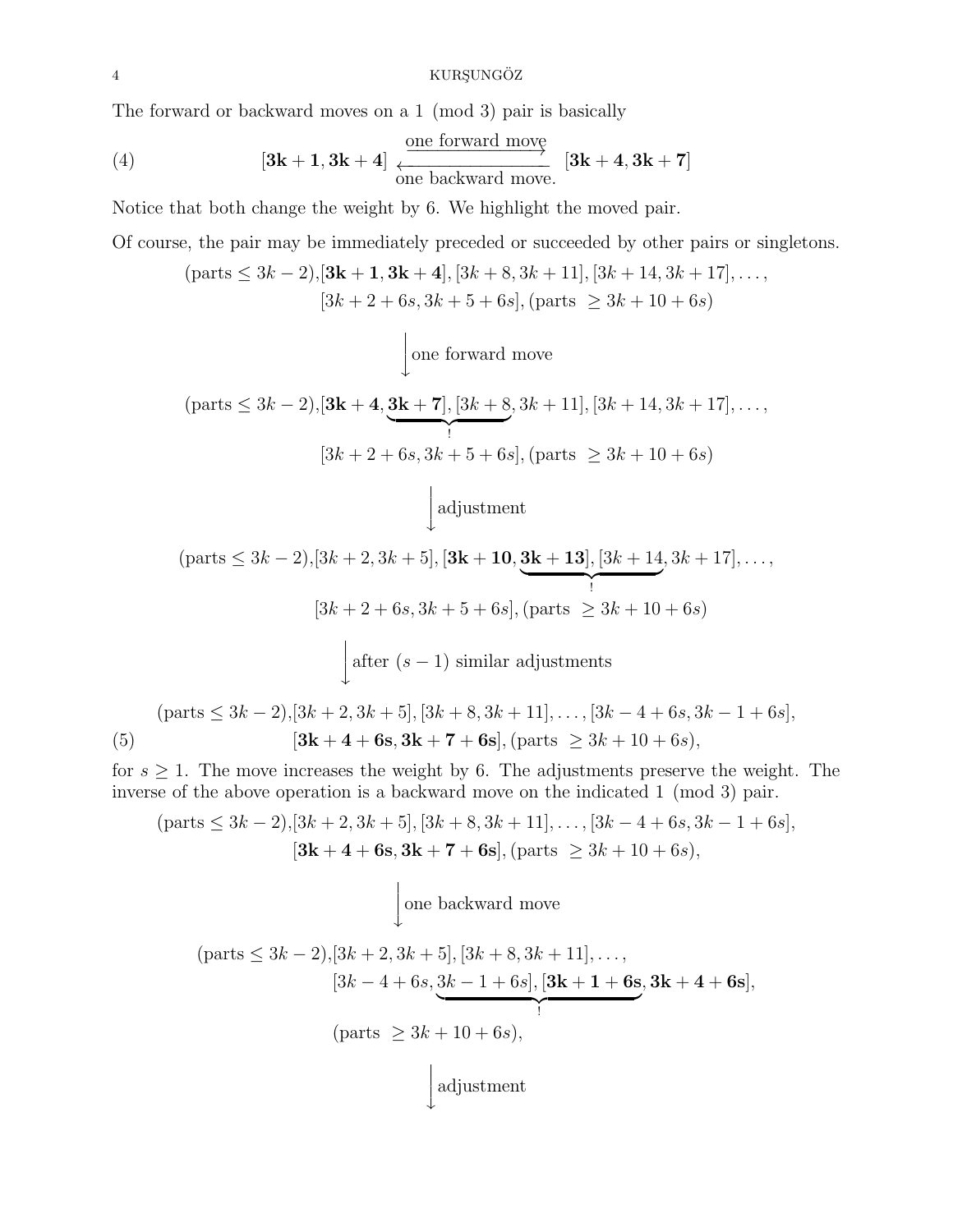<span id="page-4-1"></span><span id="page-4-0"></span>\n
$$
(parts \leq 3k - 2), [3k + 2, 3k + 5], [3k + 8, 3k + 11], \ldots,
$$
\n
$$
[3k - 10 + 6s, \underbrace{3k - 7 + 6s}, [3k - 5 + 6s, 3k - 2 + 6s],
$$
\n
$$
[3k + 2 + 6s, 3k + 5 + 6s][parts \geq 3k + 10 + 6s),
$$
\n
$$
[after (s - 1) similar adjustments
$$
\n\n
$$
(parts \leq 3k - 2), [3k + 1, 3k + 4], [3k + 8, 3k + 11], [3k + 14, 3k + 17], \ldots,
$$
\n

\n\n
$$
(6)
$$
\n
$$
[3k + 2 + 6s, 3k + 5 + 6s], (parts \geq 3k + 10 + 6s).
$$
\n\n
$$
(parts \leq 3k - 2), [3k + 1, 3k + 4], 3k + 8, (parts \geq 3k + 14)
$$
\n
$$
[one forward move
$$
\n\n
$$
(parts \leq 3k - 2), [3k + 4, \underbrace{3k + 7}, 3k + 8, (parts \geq 3k + 14),
$$
\n
$$
[adjustment
$$
\n\n
$$
(7)
$$
\n
$$
(parts \leq 3k - 2), 3k + 2, [3k + 7, 3k + 10], (parts \geq 3k + 14).
$$
\n\n
$$
(parts \leq 3k - 2), [3k + 1, 3k + 4], 3k + 8, 3k + 12, (parts \geq 3k + 16)
$$
\n
$$
[one forward move
$$
\n\n
$$
(parts \leq 3k - 2), [3k + 4, \underbrace{3k + 7], 3k + 8}, 3k + 12, (parts \geq 3k + 16)
$$
\n
$$
[alljustment
$$
\n\n
$$
(parts \leq 3k - 2), 3k + 2[3k + 7, \underbrace{3k + 10}, 3k + 12, (parts \geq 3k + 16),
$$
\n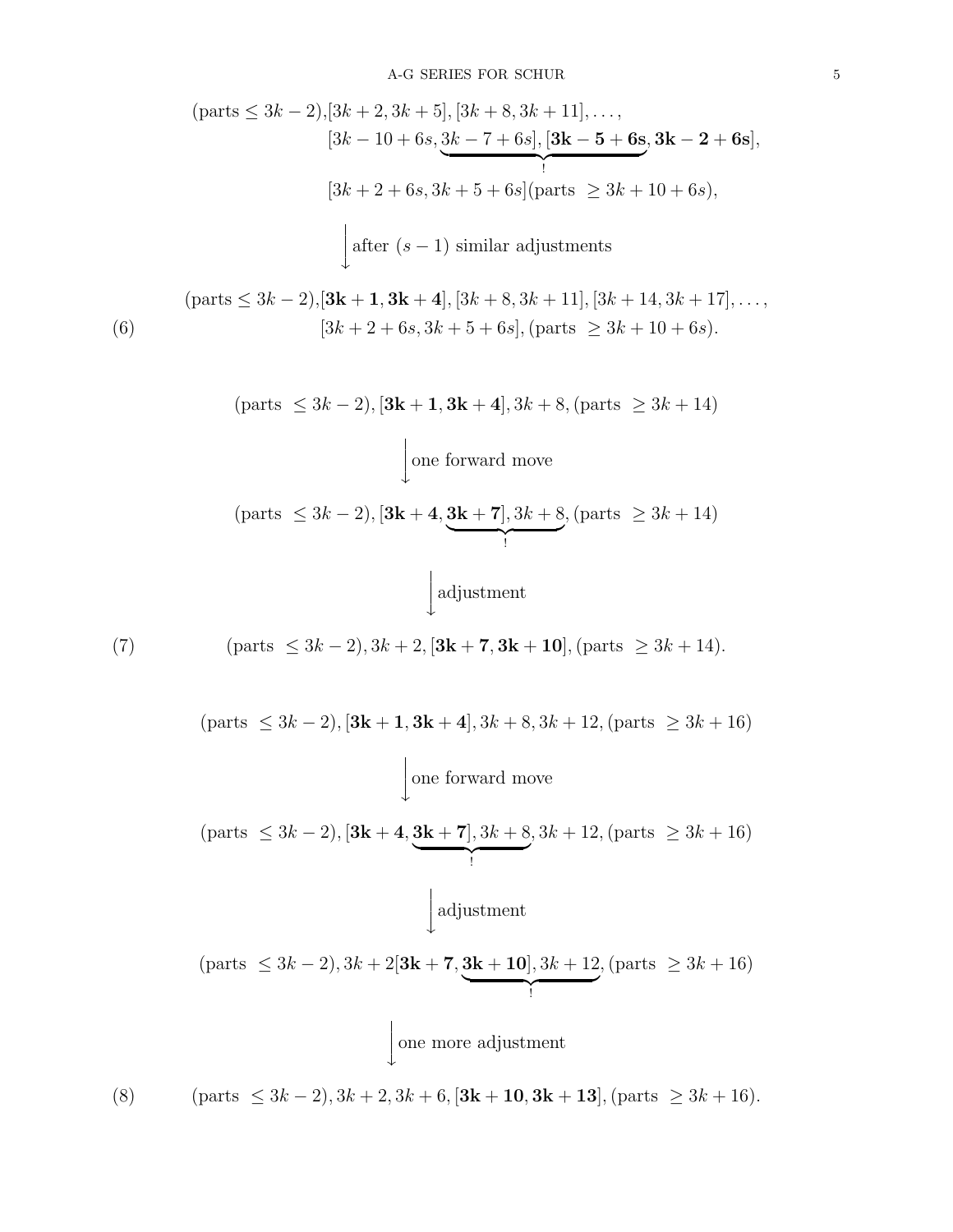In both cases [\(7\)](#page-4-0) and [\(8\)](#page-4-1), the forward move adds 6 to the weight of the partition, and the adjustments do not change it. The inverses of [\(7\)](#page-4-0) and [\(8\)](#page-4-1) defining the corresponding backward moves are straightforward to describe.

Clearly, cases [\(5\)](#page-3-0), [\(7\)](#page-4-0) and [\(8\)](#page-4-1) leave out some other possibilities. Still, the remaining cases, along with their inverses, can be treated using combinations of adjustments in [\(5\)](#page-3-0), [\(7\)](#page-4-0) and [\(8\)](#page-4-1).

If we want to perform a forward move in

$$
(parts \leq 3k - 2), [3k + 1, 3k + 4], 3k + 7, (parts \geq 3k + 11),
$$

we update the pairing first:

(9) 
$$
(parts \leq 3k - 2), 3k + 1, [3k + 4, 3k + 7], (parts \geq 3k + 11),
$$

and then perform the forward move on the indicated pair.

When two 1 (mod 3) pairs immediately follow each other as in

$$
(parts \leq 3k-2), [3k+1, 3k+4], [3k+7, 3k+10], (parts \geq 3k+13),
$$

forcing the smaller pair to move forward with some adjustments to follow will result in the appearance that the larger pair has been moved instead. To avoid this, we simply forbid forward moves on 1 (mod 3) pairs immediately preceding another. In general, we disallow any forward move causing

$$
[3k+4,\underbrace{3k+7}_{!},[3k+7,3k+10]
$$

either immediately or after adjustments.

One can easily show that a forward move on the larger of the immediately succeding 1 (mod 3) pairs allows one forward move on the smaller pair.

The same phenomenon is observed for backward moves with the smaller and larger pairs swapped.

The above discussion can be suitably adjusted to describe forward and backward moves of 2 (mod 3) pairs in all possible cases.

The moves on singletons are merely adding or subtracting 1's, thus altering the weight by 1 or −1, respectively. The distance between two singletons is at least 4, so when the distance is exactly 4 as in

$$
(\text{parts } \le k - 3), k, k + 4, (\text{parts } \ge k + 7),
$$

the smaller singleton cannot be moved forward, and the larger singleton cannot be moved backward.

In some cases we encounter, we will need to move the singletons through pairs as follows.

$$
(\text{parts } \leq 3k - 3), 3k + 1, [3k + 4, 3k + 7], [3k + 10, 3k + 13],
$$
  
...,  $[3k - 2 + 6s, 3k + 1 + 6s], (\text{parts } \geq 3k + 5 + 6s)$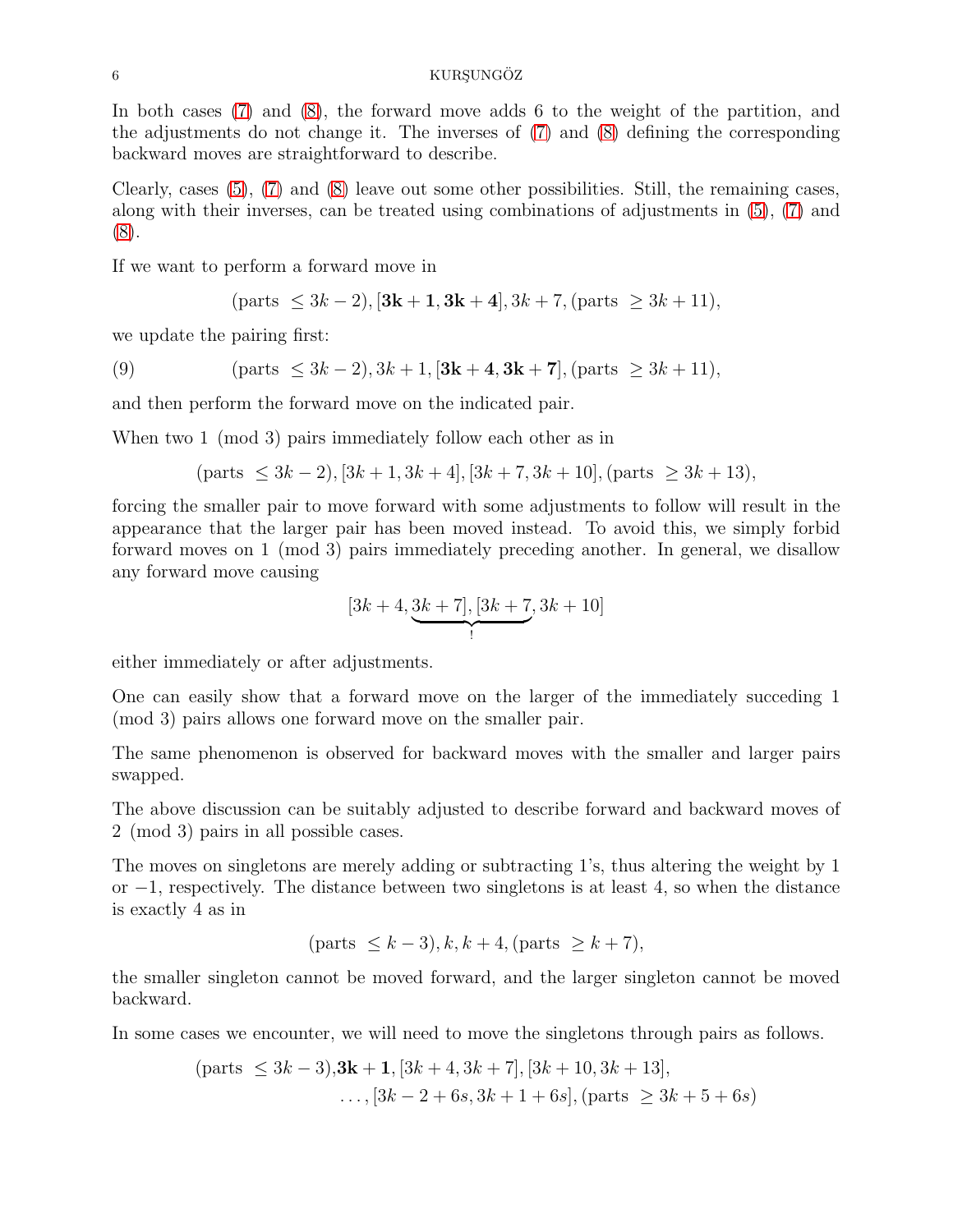$$
\int_{\mathcal{L}} \text{regroup the pairs}
$$

$$
(\text{parts } \leq 3k - 3), [3k + 1, 3k + 4], [3k + 7, 3k + 10],
$$
  
...,  $[3k - 5 + 6s, 3k - 2 + 6s], 3k + 1 + 6s, (\text{parts } \geq 3k + 5 + 6s)$ 

 $\overline{1}$  $\overline{\phantom{a}}$  $\overline{1}$  $\downarrow$ one forward move

$$
\begin{aligned} \text{(parts } \leq 3k - 3), [3k + 1, 3k + 4], [3k + 7, 3k + 10],\\ \text{(10)} \qquad \qquad \dots, [3k - 5 + 6s, 3k - 2 + 6s], \mathbf{3k} + \mathbf{2} + \mathbf{6s}, \text{(parts } \geq 3k + 5 + 6s) \end{aligned}
$$

 $\overline{1}$ 

for  $s \geq 1$ , with another possible regrouping afterwards. The reverse process, i.e. moving the highlighted singleton through the pairs is easily defined. Of course, if there was another singleton =  $3k + 4 + 6s$ ,  $3k + 1$  could not have been a singleton in the first place because the determination of pairs would have been incorrect. Taking into account the construction of the base partition  $\beta$ , and the correspondence between  $\lambda$  and  $(\beta, \mu, \eta^m, \eta^d)$  below, one can show that this pathology can never occur.

Moving singletons through 2 mod 3 pairs is defined likewise.

Now that we defined all possible moves, we can proceed with the construction of the base partition β. Recall that β is the partition conforming to the constraints set forth by  $s(m, n)$ , with  $n_{21}$  1 (mod 3) pairs,  $n_{22}$  2 (mod 3) pairs,  $n_1$  singletons, and minimum possible weight.

Set  $n_2 = n_{21} + n_{22}$ , and for a moment suppose that  $\beta_0$  has  $n_2$  1 (mod 3) pairs, no 2 (mod 3) pairs, and  $n_1$  singletons. In other words,  $\beta_0$  consists of 1 (mod 3) pairs, and singletons only. We will argue that  $\beta_0$  can only be

<span id="page-6-1"></span>(11) 
$$
\beta_0 = [1, 4], [7, 10], \dots, [6n_2 - 5, 6n_2 - 2], 6n_2 + 1, 6n_2 + 5, \dots, 6n_2 + 4n_1 - 3.
$$

Indeed, no further backward moves are possible either on the smallest pair [1, 4] or on the smallest singleton  $6n_2 + 1$ , and both the pairs and singletons are tightly packed.

Now shift the largest  $n_{22}$  of the 1 (mod 3) pairs as

$$
[3k+1, 3k+4] \to [3k+2, 3k+5]
$$

and do the necessary adjustments.

$$
[1,4], [7,10], \ldots, [6n_{21} - 5, 6n_{21} - 2], [6n_{21} + 2, 6n_{21} + 5], [6n_{21} + 8, 6n_{21} + 11],
$$
  
\ldots,  $[6n_{21} + 6n_{22} - 4, \underbrace{6n_{21} + 6n_{22} - 1], 6n_{21} + 6n_{22} + 1}_{!}, 6n_{21} + 6n_{22} + 5,$   
\ldots,  $6n_{21} + 6n_{22} + 4n_1 - 3$   
\n
$$
\downarrow n_{22} \text{ adjustments if } n_1 > 0
$$

<span id="page-6-0"></span>
$$
\beta = [1, 4], [7, 10], \dots, [6n_{21} - 5, 6n_{21} - 2], 6n_{21} + 1, [6n_{21} + 5, 6n_{21} + 8],
$$
  
\n
$$
[6n_{21} + 11, 6n_{21} + 14], \dots, [6n_{21} + 6n_{22} - 1, 6n_{21} + 6n_{22} + 2], 6n_{21} + 6n_{22} + 5,
$$
  
\n
$$
(12) \qquad 6n_{21} + 6n_{22} + 9, \dots, 6n_{21} + 6n_{22} + 4n_{1} - 3.
$$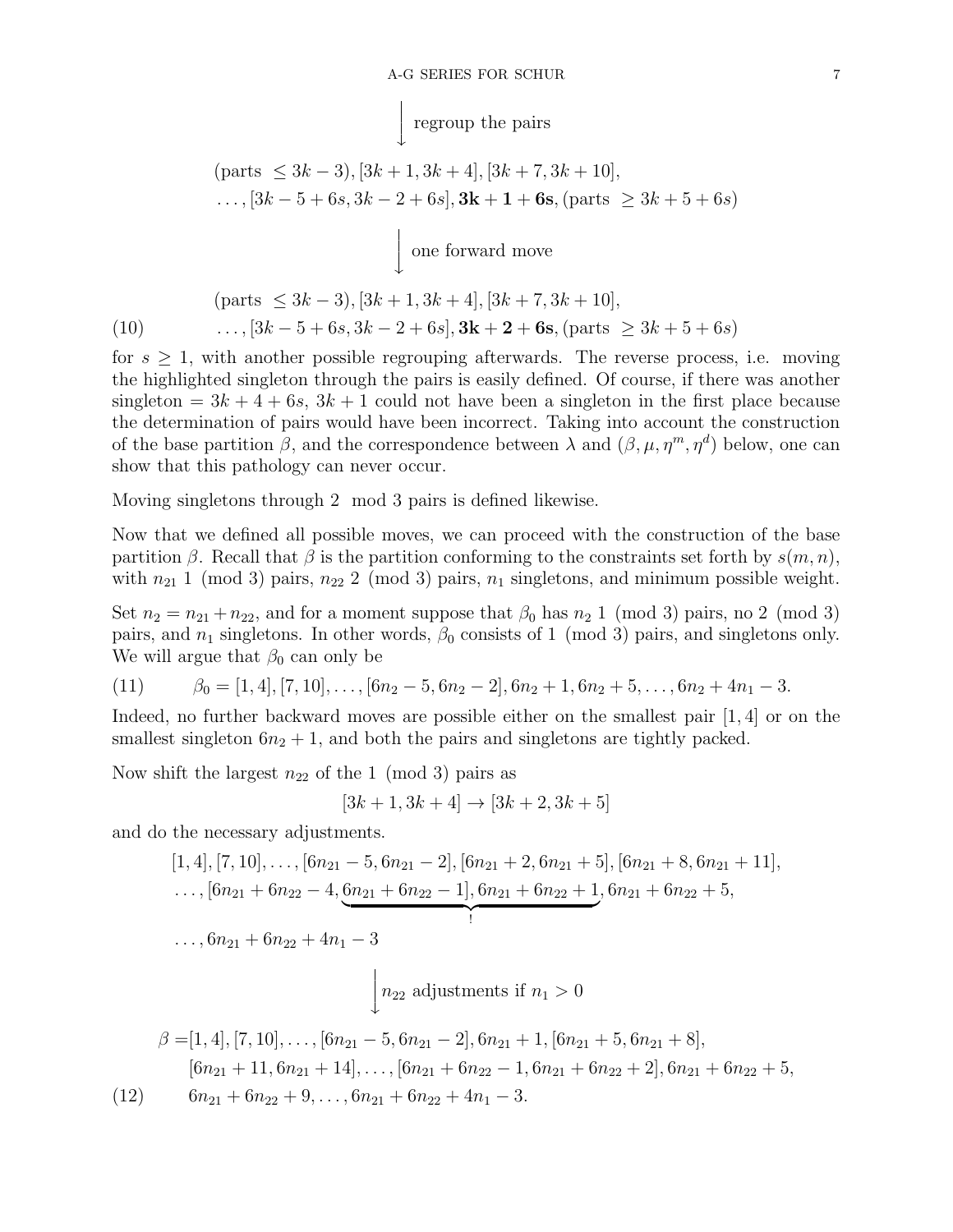#### 8 KURSUNGÖZ

Again, one can check that both the pairs, 1 (mod 3) and 2 (mod 3) alike, and the singletons are tightly packed. No pair or singleton can be moved further backward. Therefore, [\(12\)](#page-6-0) is the unique base partition  $\beta$  we have been looking for.

The partition  $\beta_0$  has weight

$$
\sum_{j=1}^{n_2} (12j - 7) + \sum_{j=1}^{n_1} (6n_2 + 4j - 3) = 6n_2^2 - n_2 + 6n_2n_1 + 2n_1^2 - n_1.
$$

Recall that we set  $n_2 = n_{21} + n_{22}$ , and in passing from [\(11\)](#page-6-1) to [\(12\)](#page-6-0), we performed  $n_{22}$  shifts each of which adds 2 to the weight. Thus,  $\beta$  in [\(12\)](#page-6-0) has weight

$$
6(n_{21} + n_{22})^2 - (n_{21} + n_{22}) + 2n_{22} + 6(n_{21} + n_{22})n_1
$$
  
=  $6n_{21}^2 - n_{21} + 6n_{22}^2 + n_{22} + 2n_1^2 - n_1 + 12n_{21}n_{22} + 6(n_{21} + n_{22})n_1.$ 

Clearly,  $\beta$  has  $2n_{21} + 2n_{22} + n_1$  parts.  $\mu$ ,  $\eta^m$ ,  $\eta^d$  are generated by

$$
\frac{1}{(q;q)_{n_1}}, \qquad \frac{1}{(q^6;q^6)_{n_{21}}}, \qquad \frac{1}{(q^6;q^6)_{n_{22}}},
$$

respectively.

We have shown that

$$
\sum_{\substack{(\beta,\mu,\eta^m,\eta^d) \\ \cdots \\ n_1 \ge 0}} q^{|\beta|+|\mu|+|\eta^m|+|\eta^d|} x^{l(\beta)} \n= \sum_{\substack{n_1 \ge 0 \\ n_2_1, n_2_2 \ge 0}} \frac{q^{6n_{21}^2 - n_{21} + 6n_{22}^2 + n_{22} + 2n_1^2 - n_1 + 12n_{21}n_{22} + 6(n_{21} + n_{22})n_1} x^{2n_{21} + 2n_{22} + n_1}}{(q;q)_{n_1} (q^6;q^6)_{n_{21}} (q^6;q^6)_{n_{22}}}
$$

.

The proof will be complete once we establish the correspondence between  $\lambda$  and  $(\beta, \mu, \eta^m, \eta^d)$ , so that

$$
\sum_{m,n\geq 0} s(m,n)x^mq^n=\sum_{\lambda} q^{|\lambda|}x^{l(\lambda)}=\sum_{(\beta,\mu,\eta^m,\eta^d)} q^{|\beta|+|\mu|+|\eta^m|+|\eta^d|}x^{l(\beta)}.
$$

Given  $\lambda$  enumerated by  $s(m, n)$ , we first determine the unique numbers  $n_{21}$  of 1 (mod 3) pairs,  $n_{22}$  of 2 (mod 3) pairs, and  $n_1$  of singletons, so that  $m = 2n_{21} + 2n_{22} + n_1$ . We move the smallest 1 (mod 6) pair  $\frac{1}{6}\eta_1^m$  times backward, so that it becomes [1, 4]. If the smallest 1 (mod 3) pair is already [1, 4], we set  $\frac{1}{6}\eta_1^m = 0$ . We continue moving the sth smallest 1 (mod 3) pair backward so that it becomes  $[6s - 5, 6s - 2]$ , and recording the respective number of backward moves as  $\frac{1}{6}\eta_s^m$ , for  $s = 2, 3, ..., n_{21}$ . Because a backward move on a 1 (mod 3) pair allows a backward move on the succeding pair,

$$
0 \leq \eta_1^m \leq \eta_2^m \leq \cdots \leq \eta_{n_{21}}^m.
$$

Parts of  $\eta^m$  are all multiples of 6. Also, as the weight of  $\lambda$  decreases 6 by 6, the weight of  $\eta^m$  increases by the same amount. The intermediate partition looks like

$$
[1,4], [7,10], \ldots, [6n_{21}-5, 6n_{21}-2],
$$

<span id="page-7-0"></span>(13) (parts 
$$
\geq 6n_{21} + 1
$$
, all 2 (mod 3) pairs or singletons).

It is possible that  $n_{21} = 0$ , in which case one skips this phase.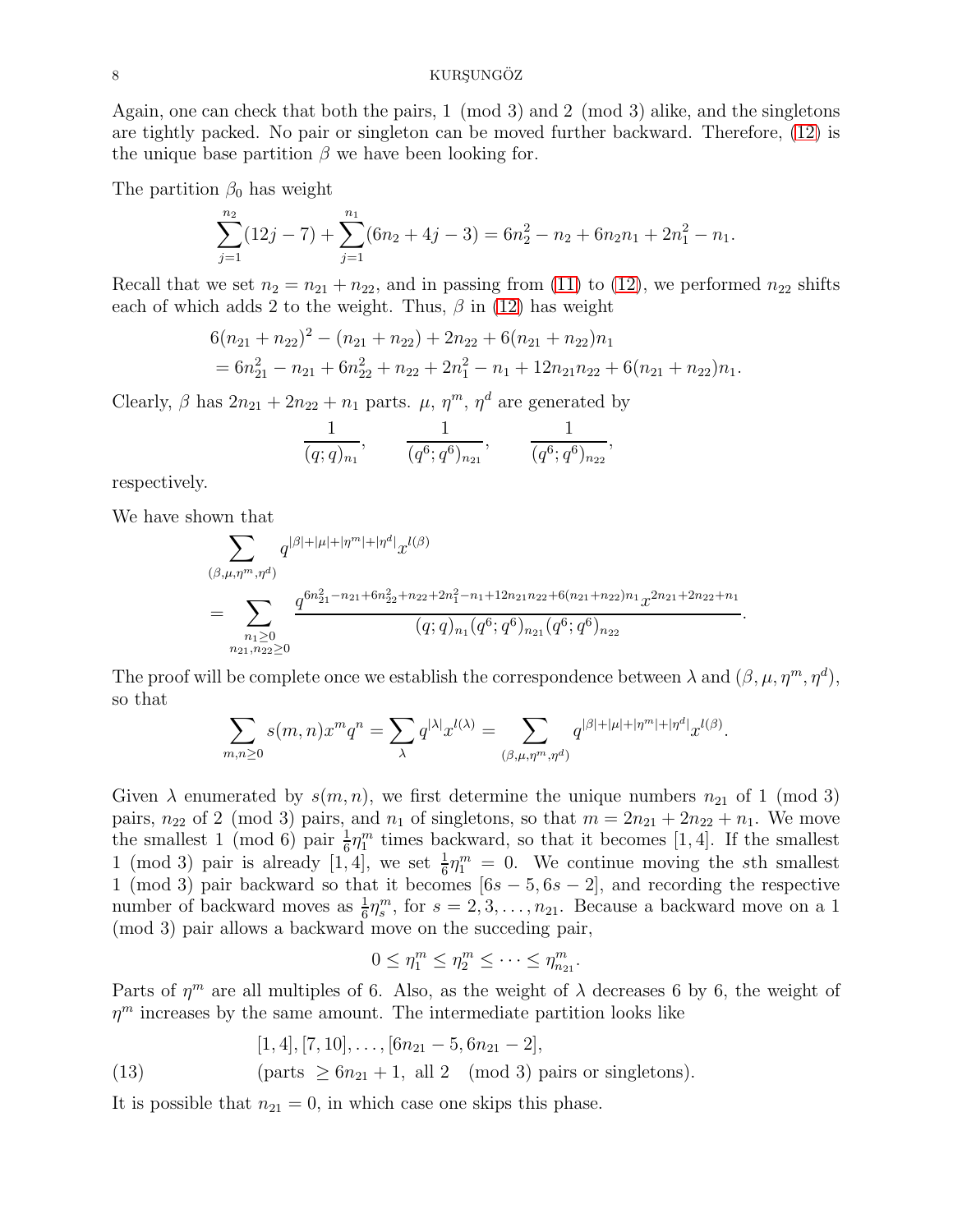Next, we move the sth smallest 2 (mod 3) pair as far as possible, and record the number of backward moves as  $\frac{1}{6}\eta_s^d$ , for  $s = 1, 2, \ldots, n_{22}$ , in the given order. This determines the partition  $\eta^d$  into  $n_{22}$  multiples of 6. The details are similar to the 1 (mod 3) case above. The intermediate partition looks like

$$
[1,4], [7,10], \ldots, [6n_{21}-5, 6n_{21}-2], [6n_{21}+2, 6n_{21}+5], [6n_{21}+8, 6n_{21}+11],
$$

<span id="page-8-0"></span>
$$
(14) \qquad \ldots, [6n_{21} + 6n_{22} - 4, 6n_{21} + 6n_{22} - 1], (\text{ singletons } \geq 6n_{21} + 6n_{22} + 2),
$$

if the intermediate partition [\(13\)](#page-7-0) contains no singleton  $= 6n_{21} + 1$ , and like

$$
[1,4], [7,10], \ldots, [6n_{21} - 5, 6n_{21} - 2], 6n_{21} + 1,
$$
  
\n
$$
[6n_{21} + 5, 6n_{21} + 8], [6n_{21} + 11, 6n_{21} + 14], \ldots, [6n_{21} + 6n_{22} - 1, 6n_{21} + 6n_{22} + 2],
$$
  
\n
$$
(15) \quad (\text{singletons} \ge 6n_{21} + 6n_{22} + 5),
$$

<span id="page-8-1"></span>if the intermediate partition [\(13\)](#page-7-0) contains a singleton =  $6n_{21} + 1$ . Likewise, we skip this phase if  $n_{22} = 0$ . In either [\(14\)](#page-8-0) or [\(15\)](#page-8-1), the singletons are at least 4 apart.

We finally move the sth smallest singleton backward  $\mu_s$  times for  $s = 1, 2, \ldots, n_1$  to construct  $\mu$  and to obtain the base partition  $\beta$  as in [\(12\)](#page-6-0).

The above prrocedure is clearly uniquely reversible, which will yield  $\lambda$  from  $(\beta, \mu, \eta^m, \eta^d)$  by a series of forward moves. This concludes the proof.

**Example:** Following the notation in the proof of Theorem [2,](#page-2-2) we will construct  $\lambda$  from the base partition  $\beta$  where

$$
n_{21} = 2
$$
,  $n_{22} = 2$ ,  $n_1 = 1$ ,  $\mu = 2$ ,  $\eta^m = 6 + 6$ , and  $\eta^d = 0 + 6$ .

 $\beta = [1, 4], [7, 10], \mathbf{13}, [17, 20], [23, 26]$ 

 $\beta$  has weight

$$
6n_{21}^{2} - n_{21} + 6n_{22}^{2} + n_{22} + 2n_{1}^{2} - n_{1} + 12n_{21}n_{22} + 6(n_{21} + n_{22})n_{1} = 121.
$$
\n
$$
\downarrow \text{one forward move}
$$
\n
$$
\beta = [1, 4], [7, 10], \mathbf{14}, [17, 20], [23, 26]
$$
\n
$$
\downarrow \text{regroup pairs}
$$
\n
$$
\beta = [1, 4], [7, 10], [14, 17], [20, 23], \mathbf{26}
$$
\n
$$
\downarrow \text{another forward move}
$$
\n
$$
\beta = [1, 4], [7, 10], [14, 17], [\mathbf{20}, \mathbf{23}], 27
$$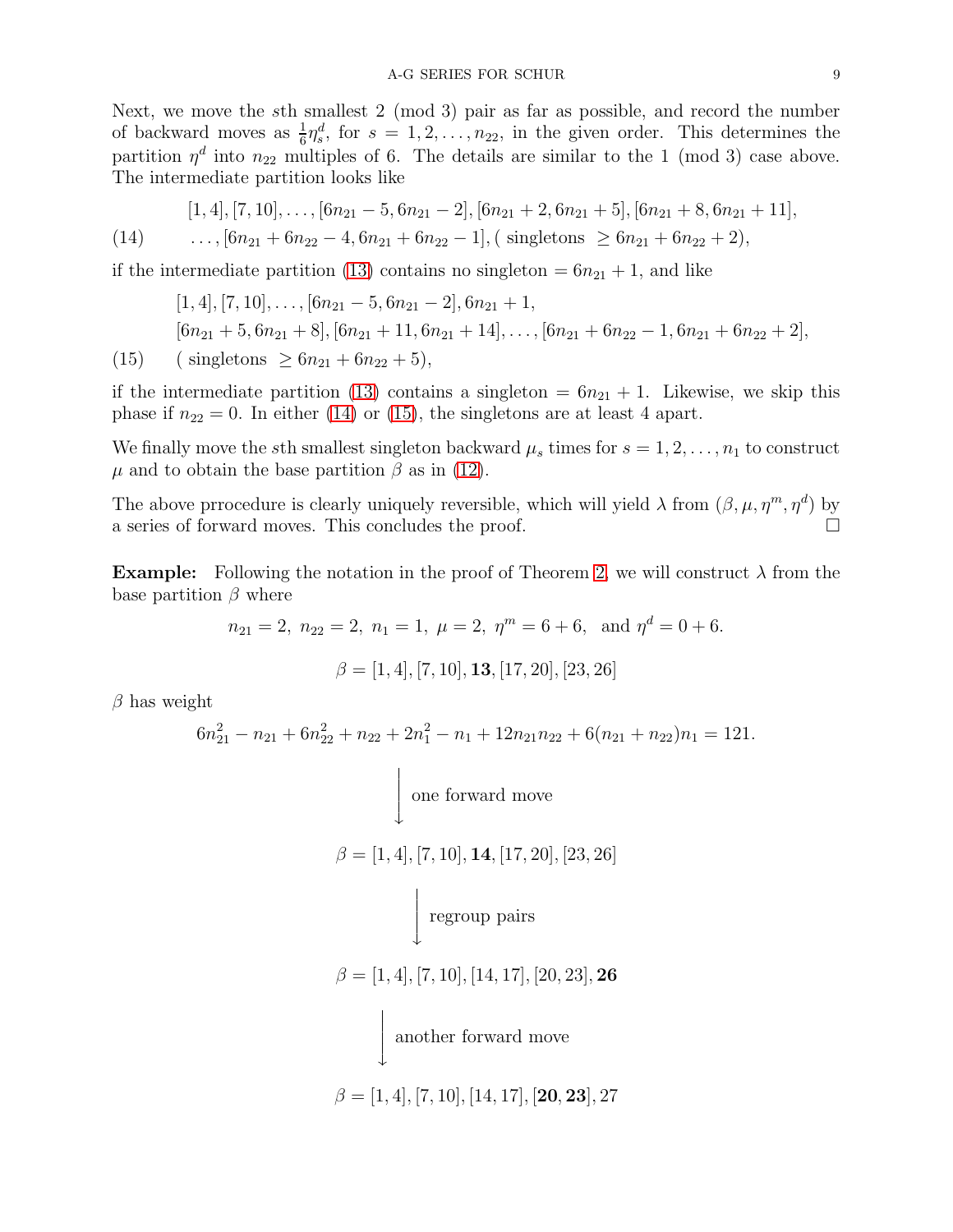### $10$  KURŞUNGÖZ

Here is the end of the implementation of  $\mu = 2$ , which is a partition into  $n_1 = 1$  part, allowing zeros. We will continue with the incorporation of  $\eta^d = 0 + 6$  as forward moves on the 2 (mod 3) pairs.

$$
\downarrow
$$
 one forward move  
\n
$$
\beta = [1, 4], [7, 10], [14, 17], [23, 26], 27
$$
\n
$$
\downarrow
$$
 adjustment  
\n
$$
\beta = [1, 4], [7, 10], [14, 17], 21, [26, 29]
$$

We top it off with the implementation of  $\eta^m = 6 + 6$  as forward moves on the 1 (mod 3) pairs.

$$
β = [1, 4], [10, 13], [14, 17], 21, [26, 29]
$$
\n
$$
β = [1, 4], [8, 11], [16, 19], 21, [26, 29]
$$
\n
$$
β = [1, 4], [8, 11], [15, 19], 22, [26, 29]
$$
\n
$$
β = [1, 4], [8, 11], 15, [19, 22], [26, 29]
$$
\n
$$
β = [4, 7], [8, 11], 15, [19, 22], [26, 29]
$$
\n
$$
β = [2, 5], [10, 13], 15, [19, 22], [26, 29]
$$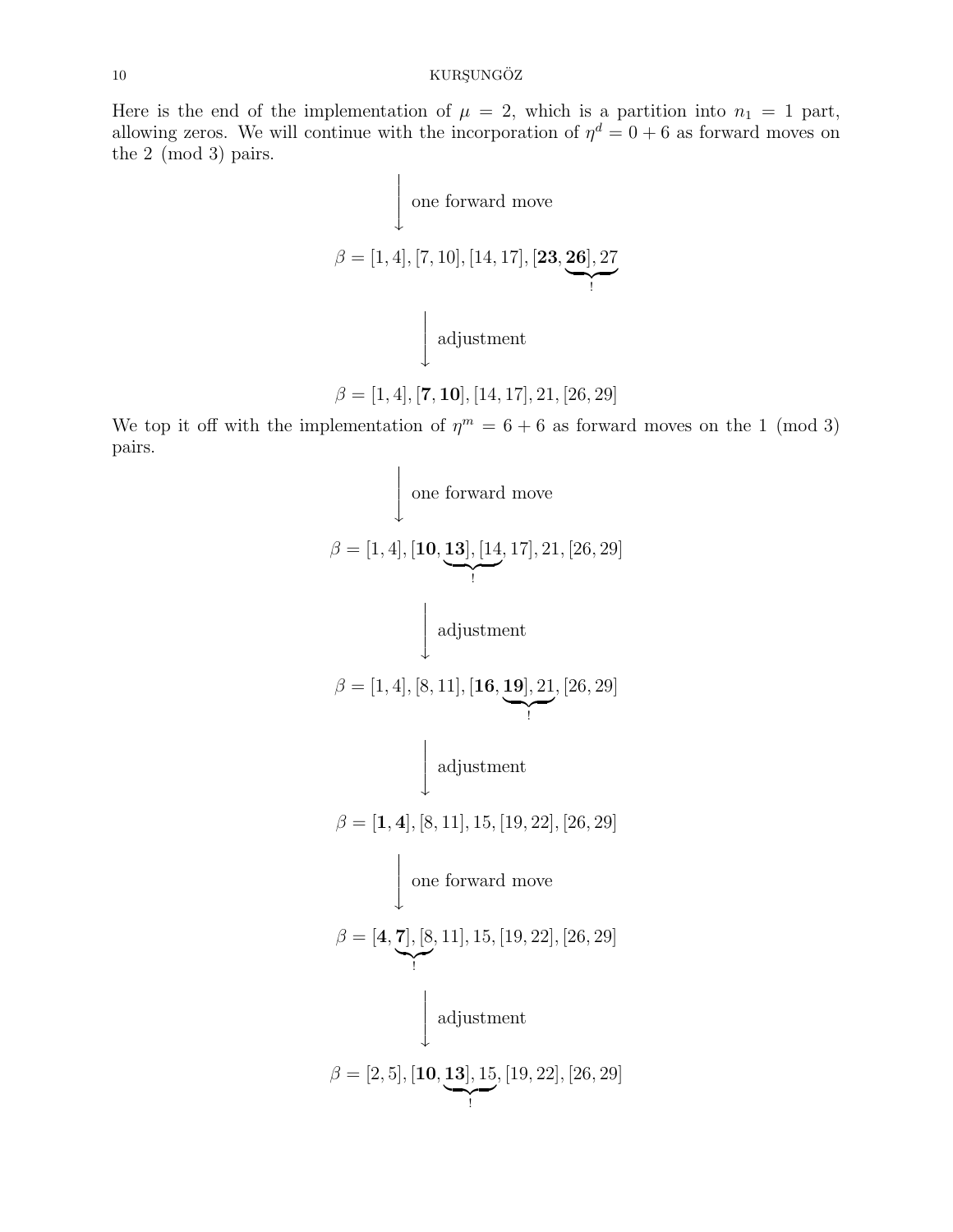

 $\beta = [2, 5], 9, [13, 16], [19, 22], [26, 29]$ 

In the final configuration,

$$
141 = |\lambda| = |\beta| + |\mu| + |\eta^d| + |\eta^m| = 121 + 2 + 6 + 12,
$$

as claimed.

## Corollary 3.

<span id="page-10-1"></span>(16) 
$$
\sum_{\substack{n_1 \geq 0 \\ n_{21}, n_{22} \geq 0}} \frac{q^{6n_{21}^2 - n_{21} + 6n_{22}^2 + n_{22} + 2n_1^2 - n_1 + 12n_{21}n_{22} + 6(n_{21} + n_{22})n_1}}{(q;q)_{n_1}(q^6;q^6)_{n_{21}}(q^6;q^6)_{n_{22}}} = \frac{1}{(q;q^6)_{\infty}(q^5;q^6)_{\infty}}
$$

Proof. By Theorem [2,](#page-2-2) the series on the left hand side of [\(16\)](#page-10-1) is

$$
\sum_{n\geq 0} \left( \sum_{m\geq 0} s(m,n) \right) q^n = \sum_{n\geq 0} s(n) q^n.
$$

<span id="page-10-0"></span>The Corollary follows by Schur's theorem [\[20\]](#page-18-0).

3. Counting Parts According to Their Parities

In this section, we will refine Theorem [2](#page-2-2) and obtain a multiple series generating function for partitions enumerated by  $s(m, n)$  where odd parts and even parts are accounted for separately.

<span id="page-10-3"></span>**Theorem 4.** For  $m_1, m_0, n \geq 0$ , let  $sp(m_1, m_0, n)$  be the number of partitions satisfying the conditions of  $s(m_1 + m_0, n)$  such that  $m_1$  of the parts are odd and  $m_0$  are even. Then,

$$
\sum_{m_1,m_0,n\geq 0} s p(m_1,m_0,n) a^{m_1} b^{m_0} q^n
$$
\n
$$
= \sum_{\substack{n_{11},n_{10}\geq 0\\n_{21},n_{22}\geq 0}} \frac{q^{6n_{21}^2 - n_{21} + 6n_{22}^2 + n_{22} + 2n_{11}^2 - n_{11} + 2n_{10}^2}}{(q^2;q^2)_{n_{11}}(q^2;q^2)_{n_{10}}(q^6;q^6)_{n_{21}}(q^6;q^6)_{n_{22}}} \times q^{12n_{21}n_{22} + 6(n_{21}+n_{22})(n_{11}+n_{10}) + 4n_{11}n_{10}} a^{n_{21}+n_{22}+n_{11}} b^{n_{21}+n_{22}+n_{10}}.
$$

<span id="page-10-2"></span>Proof. We will base the construction on the proof of Theorem [2.](#page-2-2) The moves of the 1 or 2 (mod 3) pairs through pairs of the other kind or through singletons will be the same. Also, in each pair, there is exactly one odd and one even part. The difference here is that we need to differentiate the odd and even singletons, and determine how to move them.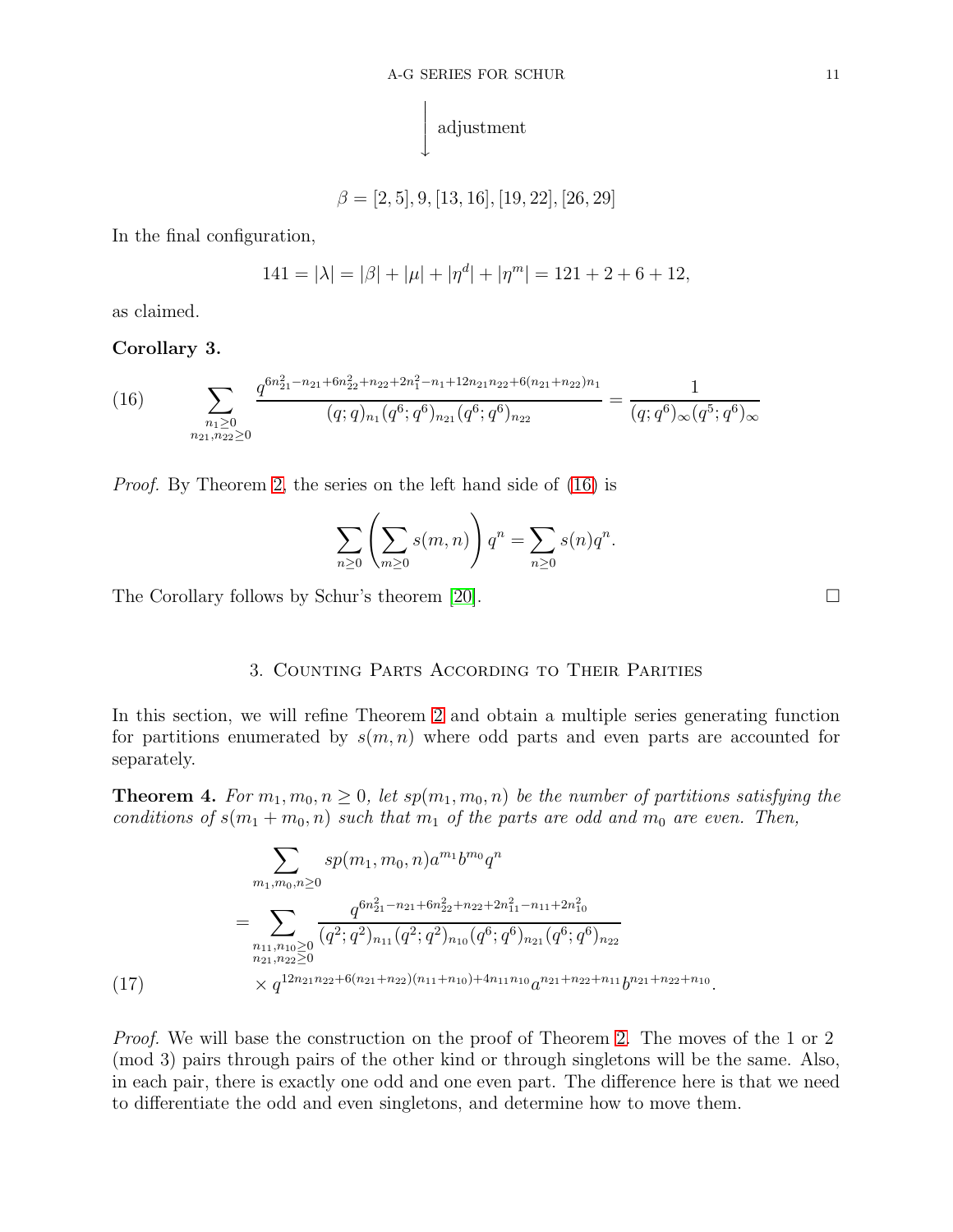We will be moving singletons 2 times forward (double forward move) or 2 times backward (double backward move), therefore their parity does not change.

( parts ≤ 
$$
k - 3
$$
), k, ( parts ≥  $k + 5$ )  
a double forward move  $\Big| \Big|$  a double backward move  
( parts ≤  $k - 3$ ), k + 2, ( parts ≥  $k + 5$ ).

If a singleton needs to pass through one or more pairs, or when a singleton is tackled by a pair, the singleton is shifted by 6, so that its parity is retained.

When a move requires adjustments to follow which alters the number of pairs or singletons, we simply do not allow that move. For example, a double backward move on the singleton 8 in the configuration below reduces the number of singletons in the end.

$$
[1,4], 8 \quad \underline{\text{a double backward move}} \quad [1,4], 6 \quad \underline{\text{adjustment}} \quad \underline{\mathbf{0}}, [4,7].
$$

Although [1, 4], 8 is not a base partition in the sense of proof of Theorem [2,](#page-2-2) it will be a base partition for the purposes of this proof.

The only case that needs discussed is the two singletons of opposite parities coming too close to each other.

$$
\text{(parts } \le k - 3\text{)}, \mathbf{k}, k + 5, k + 9, \dots, k + 4s + 1, \text{(parts } \ge k + 4s + 6\text{)}
$$
\n
$$
\left.\downarrow \text{a double forward move}
$$
\n(parts ≤ k - 3), \underbrace{\mathbf{k} + 2, k + 5}\_{!}, k + 9, \dots, k + 4s + 1, \text{( parts } \ge k + 4s + 6\text{)}

This configuration may not be ruled out by the conditions set forth by  $s(m, n)$ , however it certainly changes the number of singletons and the number of pairs determined prior to it. Therefore, it must be fixed.

$$
\int \text{adjustment}
$$
\n
$$
\left(\text{parts } \le k-3\right), k+1, \underbrace{\mathbf{k+6}, k+9}, \dots, k+4s+1, \left(\text{parts } \ge k+4s+6\right)
$$
\n
$$
\int \text{after } (s-1) \text{ similar adjustments}
$$

$$
(\text{parts } \le k-3), k+1, k+5, k+9, \dots, k+4s-3, k+4s+2, (\text{parts } \ge k+4s+6)
$$

There may be other cases depending on the presence of pairs immediately succeding  $k+4s+1$ , but the above constellation is the main difference from the construction in the proof of Theorem [2.](#page-2-2)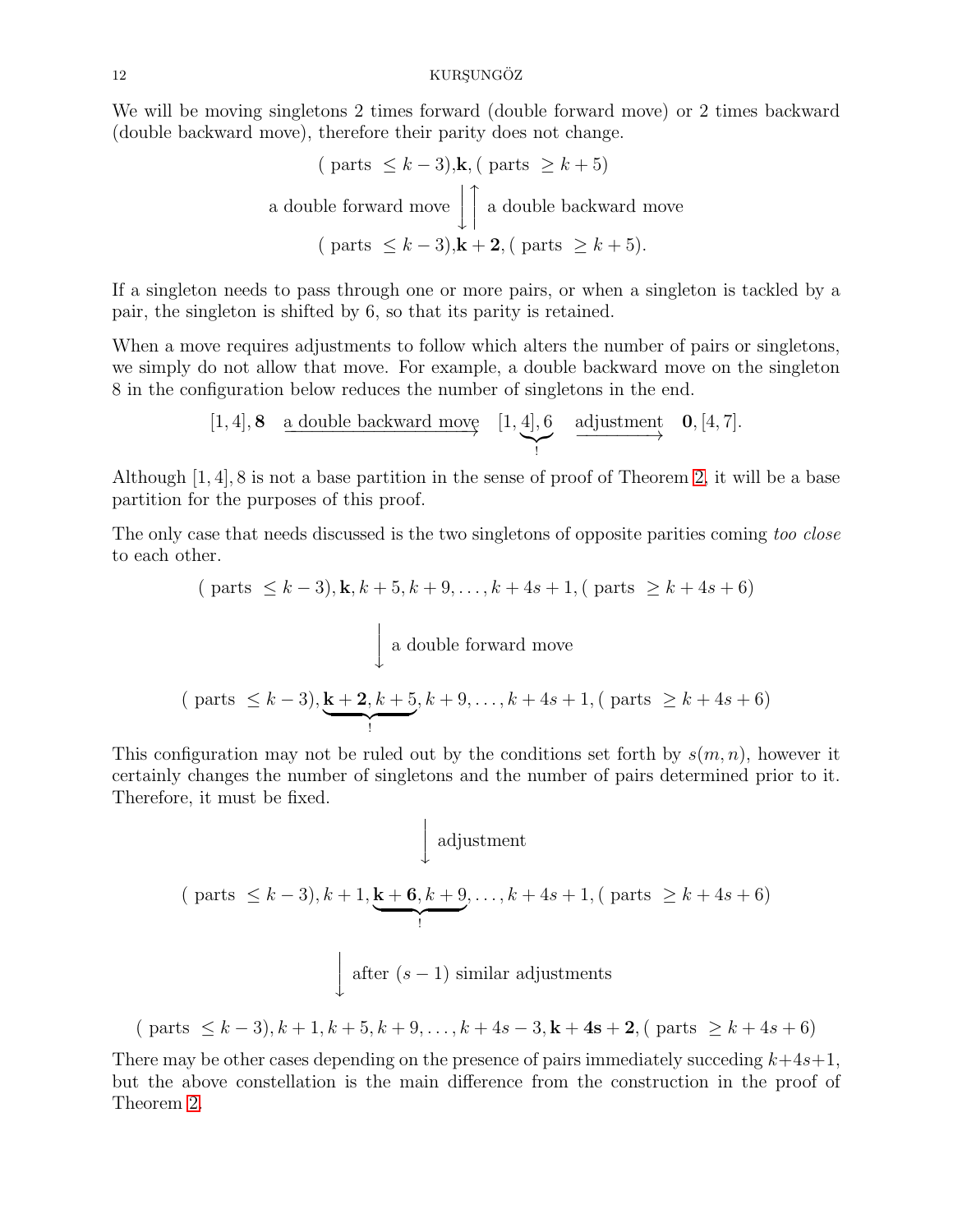Of course, we cannot double move forward the singletons immediately preceding the singletons of the same parity. Yet, when the difference is exactly 4 between two singletons, a double forward move on the larger one allows one double move forward on the smaller.

The above discussion can be suitably adjusted for double backward moves.

To find the base partition with  $n_{21}$  1 (mod 3) pairs,  $n_{22}$  2 (mod 3) pairs,  $n_{11}$  odd singletons and  $n_{10}$  even singletons, we start with the base partition  $\beta$  in [\(12\)](#page-6-0). It has  $n_{21}$  1 (mod 3) pairs,  $n_{22}$  2 (mod 3) pairs, and  $n_1 = n_{11} + n_{10}$  singletons. As of now, all singletons are odd. Then, we move the  $n_{10}$  largest singletons once forward to get the base partition

$$
\beta = [1, 4], [7, 10], \dots, [6n_{21} - 5, 6n_{21} - 2], 6n_{21} + 1,
$$
  
\n
$$
[6n_{21} + 5, 6n_{21} + 8], [6n_{21} + 11, 6n_{21} + 14], \dots, [6n_{21} + 6n_{22} - 1, 6n_{21} + 6n_{22} + 2],
$$
  
\n
$$
6n_{21} + 6n_{22} + 5, 6n_{21} + 6n_{22} + 9, \dots, 6n_{21} + 6n_{22} + 4n_{11} + 1,
$$
  
\n
$$
6n_{21} + 6n_{22} + 4n_{11} + 6, 6n_{21} + 6n_{22} + 4n_{11} + 10,
$$

<span id="page-12-0"></span> $(18)$  ...,  $6n_{21} + 6n_{22} + 4n_{11} + 4n_{10} + 2$ .

Thanks to the proof of Theorem [2,](#page-2-2)  $\beta$  in [\(18\)](#page-12-0) has weight

$$
6n_{21}^2 - n_{21} + 6n_{22}^2 + n_{22} + 2(n_{11} + n_{10})^2 - (n_{11} + n_{10})
$$
  
+ 12n<sub>21</sub>n<sub>22</sub> + 6(n<sub>21</sub> + n<sub>22</sub>)(n<sub>11</sub> + n<sub>10</sub>) + n<sub>10</sub>  
= 6n<sub>21</sub><sup>2</sup> - n<sub>21</sub> + 6n<sub>22</sub><sup>2</sup> + n<sub>22</sub> + 2n<sub>11</sub><sup>2</sup> - n<sub>11</sub> + 2n<sub>10</sub><sup>2</sup>  
+ 12n<sub>21</sub>n<sub>22</sub> + 6(n<sub>21</sub> + n<sub>22</sub>)(n<sub>11</sub> + n<sub>10</sub>) + 4n<sub>10</sub>n<sub>11</sub>,

hence the exponent of  $q$  in the numerator of the term in the multiple series on the right hand side of [\(17\)](#page-10-2). Clearly, no further double backward moves on the singletons are possible.

 $\beta$  in [\(18\)](#page-12-0) has  $n_{21}+n_{22}+n_{11}$  odd parts, hence the exponent of a on the right hand side of [\(17\)](#page-10-2); and it has  $n_{21} + n_{22} + n_{10}$  even parts, hence the exponent of b in the same place. The double forward moves on the odd or even singletons are in 1-1 correspondence with partitions into  $n_{11}$  or  $n_{10}$  even parts (zeros allowed), respectively, hence the factor  $(q^2; q^2)_{n_{11}}(q^2; q^2)_{n_{10}}$  in the denominator on the right hand side of [\(17\)](#page-10-2).  $\Box$ 

Example: In this example, we will focus on the double forward of backward moves on singletons. The movement of pairs is the same as in the proof of Theorem [2.](#page-2-2)

We will recover the base partition  $\beta$ ,  $\mu^1$ ,  $\mu^0$ ,  $\eta^m$ , and  $\eta^d$  from  $\lambda = 8 + 13 + 19 + 24$  for which  $n_{11} = n_{10} = 2, n_{21} = n_{22} = 0$ . Clearly,  $\eta^m$  and  $\eta^d$  are both empty partitions. We perform the double backward moves on the odd singletons first.

$$
\lambda = 8, 13, 19, 24 \quad \text{one double backward move} \quad \underset{1}{\underbrace{8, 11}} \, , 19, 24
$$

Notice that there are no problems as far as the conditions of  $s(m, n)$  are concerned, but letting this intermediate partition stay in this form creates a 2 (mod 3) pair, and changes  $n_{22}$  and  $n_{11}$ .

adjustment  $\overrightarrow{adjustment}$  **7**, 12, 19, 24 three more double backward moves  $1, 12, 19, 24$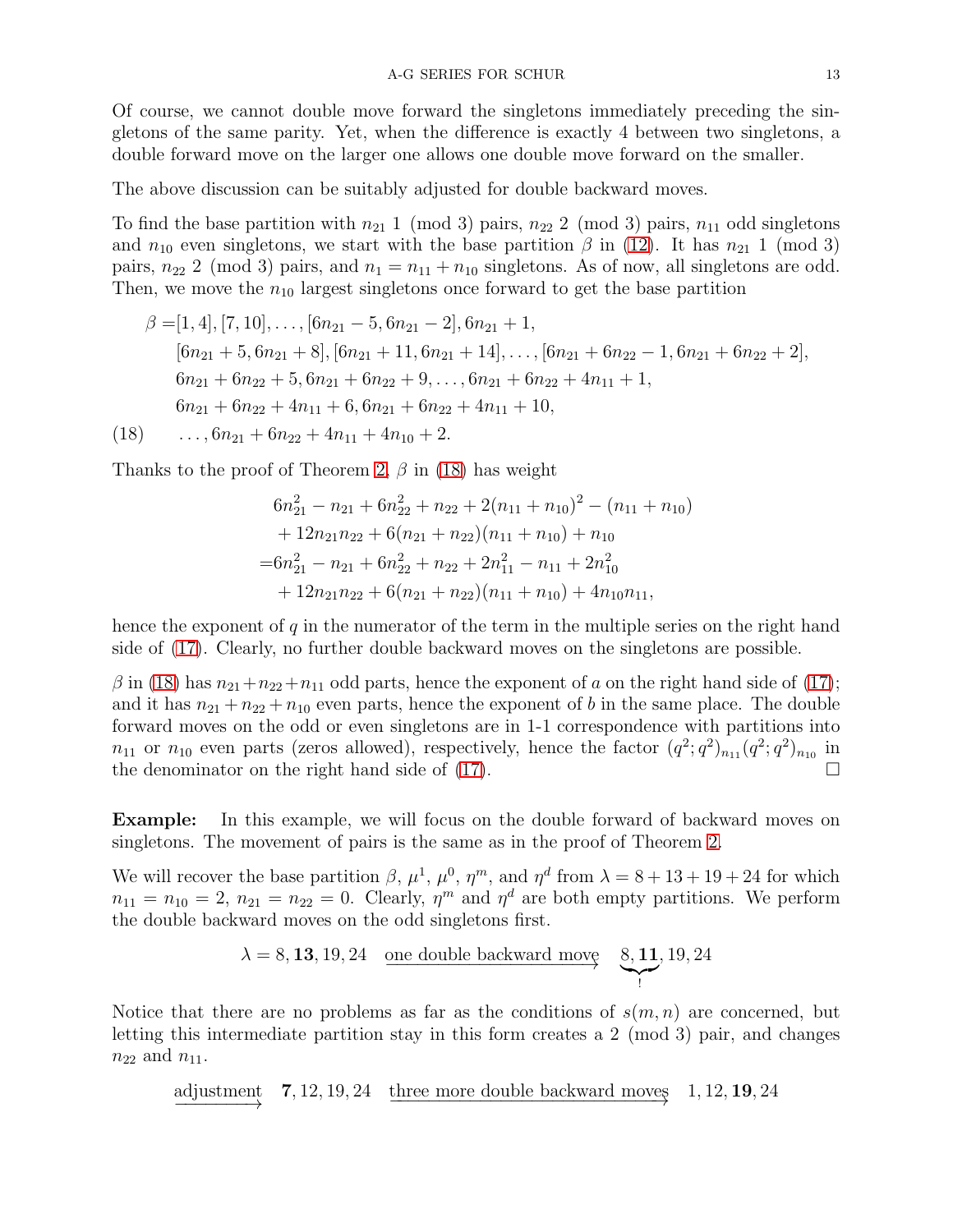We deduce that  $\mu_1^1 = 8$ .

$$
\xrightarrow{\text{two double backward moves}} 1, \underbrace{12, 15}_{!}, 24 \quad \xrightarrow{\text{adjustment}} 1, 11, 16, 24
$$

The same remark as above applies for the last adjustment.

three more double backward moves 
$$
1, 5, 16, 24
$$

We now have  $\mu^1 = 8 + 10$ . At this point, it is easier to recover  $\mu^0 = 6 + 10$ , arriving at

 $\beta = 1, 5, 10, 14,$ 

and

$$
30 + 18 + 16 + 0 + 0 = |\beta| + |\mu^1| + |\mu^0| + |\eta^m| + |\eta^d| = |\lambda| = 64,
$$

<span id="page-13-0"></span>as Theorem [4](#page-10-3) claims.

## 4. Counting Parts According to Their Values Modulo 3

In this section, we will refine Theorem [2](#page-2-2) and obtain a multiple series generating function for partitions enumerated by  $s(m, n)$  where parts that are 1, 2, or 0 (mod 3) are accounted for separately.

<span id="page-13-2"></span>**Theorem 5.** For  $m_1, m_2, m_0, n \geq 0$ , let  $st(m_1, m_2, m_0, n)$  be the number of partitions satisfying the conditions of  $s(m_1 + m_2 + m_0, n)$  such that  $m_i$  of the parts are  $\equiv i \pmod{3}$  for  $i = 1, 2, 0$ . Then,

$$
\sum_{m_1, m_2, m_0, n \ge 0} s p(m_1, m_2, m_0, n) a^{m_1} b^{m_2} c^{m_0} q^n
$$
\n
$$
= \sum_{\substack{n_1, n_1, n_1, n_2, n_0 \ge 0 \\ n_{21}, n_{22} \ge 0}} \frac{q^{6n_{21}^2 - n_{21} + 6n_{22}^2 + n_{22} + 3n_{11}^2 - 2n_{11} + 3n_{12}^2 - n_{12} + 3n_{10}^2}}{(q^3; q^3)_{n_{11}} (q^3; q^3)_{n_{12}} (q^3; q^3)_{n_{10}} (q^6; q^6)_{n_{21}} (q^6; q^6)_{n_{22}}}
$$
\n
$$
\times q^{12n_{21}n_{22} + 6(n_{21} + n_{22})(n_{11} + n_{12} + n_{10}) + 3n_{11}n_{12} + 3n_{11}n_{10} + 3n_{12}n_{10}}
$$
\n
$$
(19) \times a^{2n_{21} + n_{11}} b^{2n_{22} + n_{12}} c^{n_{10}}.
$$

Proof. The method of this proof will be similar to the proof of Theorem [4](#page-10-3) based on Theorem [2.](#page-2-2) The triple forward moves on singletons will preserve their value modulo 3 etc. We leave the details of the triple forward or backward moves bringing singletons in different residue classes (mod 3) too close together to the reader.

The novelty here is the construction of the base partition  $\beta$ . For a moment, assume that there are no pairs,  $n_{11}$  1 (mod 3) singletons,  $n_{12}$  2 (mod 3) singletons, and  $n_{10}$  0 (mod 3) singletons. We line these up as follows:

$$
{1, 7, \ldots, 6n_{11}-5}, {6n_{11}+2, 6n_{11}+8, \ldots, 6n_{11}+6n_{12}-4},
$$

<span id="page-13-1"></span>(20) 
$$
{6n_{11} + 6n_{12} + 3, 6n_{11} + 6n_{12} + 9,..., 6n_{11} + 6n_{12} + 6n_{10} - 3}.
$$

The only function of curly braces is to indicate that there are streaks of parts that are the same (mod 3). Notice that in [\(20\)](#page-13-1), the  $i \pmod{3}$  singletons are tight in themselves for  $i = 1, 2, 0$ . None except the smallest one could move further backward. Recall that the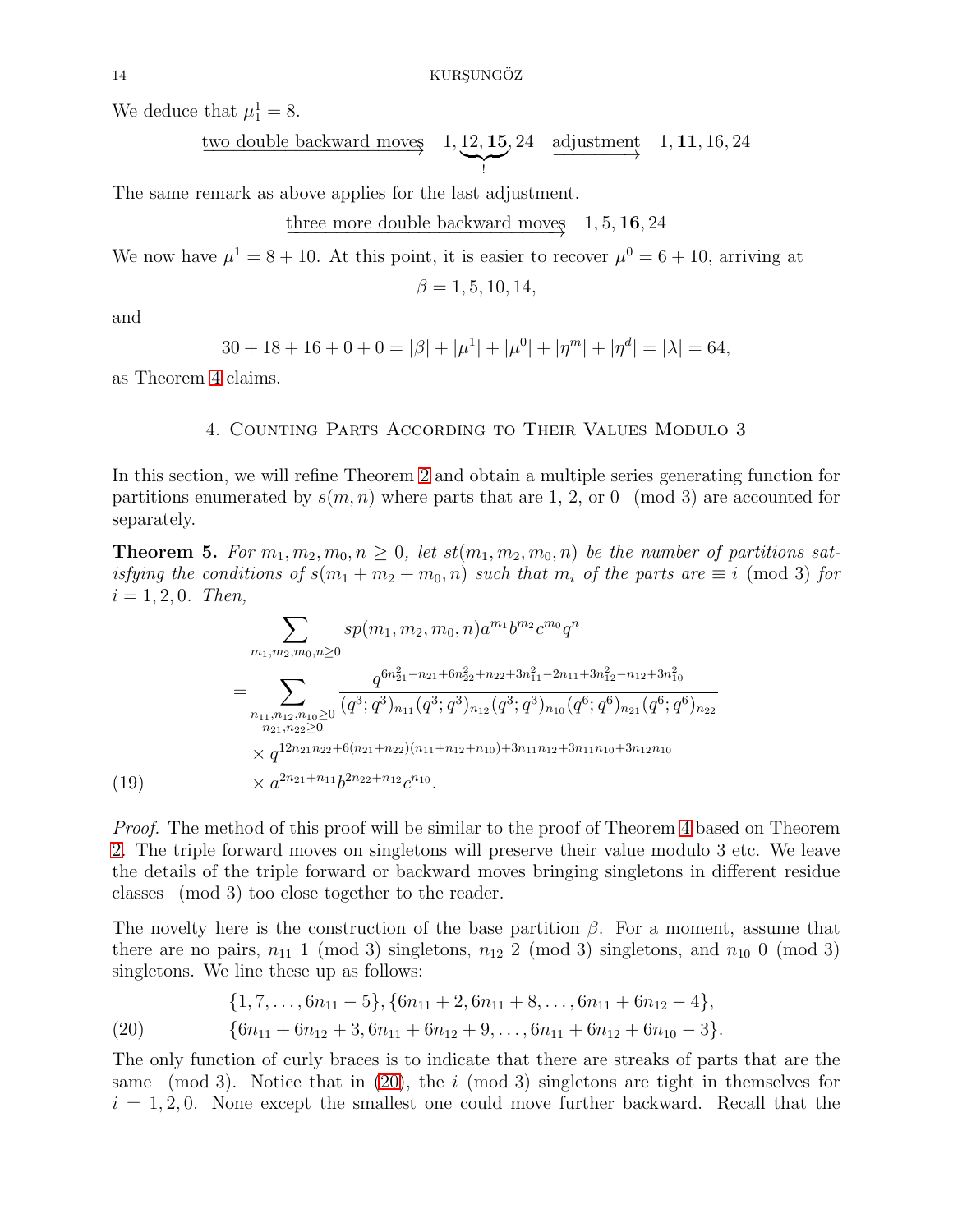singletons are moved thrice at a time, so their value (mod 3) does not change. The weight of the partition [\(20\)](#page-13-1) is

(21) 
$$
3n_{11}^2 - 2n_{11} + 6n_{12}n_{11} + 3n_{12}^2 - n_{12} + 6n_{11}n_{10} + 6n_{12}n_{10} + 3n_{10}^2
$$

$$
= 3n_{11}^2 - 2n_{11} + 3n_{12}^2 - n_{12} + 3n_{10}^2 + 6n_{12}n_{11} + 6n_{12}n_{10} + 6n_{11}n_{10}
$$

Now, observe that the smallest 0 (mod 3) singleton may be triple moved backward twice (i.e. we can subtract 6 from it) with adjustments to follow. We highlight the moved part as usual.

1, 7, . . . , 6n<sup>11</sup> − 5, 6n<sup>11</sup> + 2, 6n<sup>11</sup> + 8, . . . , 6n<sup>11</sup> + 6n<sup>12</sup> − 10, 6n<sup>11</sup> + 6n<sup>12</sup> − 4, 6n<sup>11</sup> + 6n<sup>12</sup> − 3 | {z } ! , 6n<sup>11</sup> + 6n<sup>12</sup> + 9, . . . , 6n<sup>11</sup> + 6n<sup>12</sup> + 6n<sup>10</sup> − 3 y adjustment

<span id="page-14-0"></span>
$$
1, 7, \ldots, 6n_{11} - 5, 6n_{11} + 2, 6n_{11} + 8, \ldots, 6n_{11} + 6n_{12} - 10,
$$
  
(22) 
$$
6n_{11} + 6n_{12} - 6, 6n_{11} + 6n_{12} - 1, 6n_{11} + 6n_{12} + 9, \ldots, 6n_{11} + 6n_{12} + 6n_{10} - 3
$$

The smallest 0 (mod 3) part can be triple moved further backward in a similar fashion for each of the remaining smaller 2 (mod 3) singletons, yielding

$$
1, 7, \ldots, 6n_{11} - 5, 6n_{11} + 2, 6n_{11} + 6, 6n_{11} + 11, 6n_{11} + 17, \ldots, 6n_{11} + 6n_{12} - 1, 6n_{11} + 6n_{12} + 9, 6n_{11} + 6n_{12} + 15, \ldots, 6n_{11} + 6n_{12} + 6n_{10} - 3.
$$

In fact, we can perform further triple backward moves on the smallest 0 (mod 3) part, but for reasons we will see below, we hold its current position.

In total, we performed  $n_{12}$  triple backward moves on the smallest 0 (mod 3) singleton. Now, each of these moves allows exactly one triple backward move on each of the larger 0 (mod 3) singletons, yielding the intermediate partition

 $1, 7, \ldots, 6n_{11} - 5$ ,  $6n_{11} + 2$ ,  $6n_{11} + 6$ ,  $6n_{11} + 11$ ,  $6n_{11} + 15$ , ...

intertwining the 2 (mod 3) and 0 (mod 3) singletons in a tight configuration. This operation reduces the weight of  $(20)$  by  $3n_{12}n_{10}$ .

We now follow the same path for the smallest 2 (mod 3) singleton  $6n_{11} + 2$  and triple move it backward  $n_{11}$  times to obtain the configuration

$$
1, 5, 10, 16, \ldots, 6n_{11} - 2, 6n_{11} + 6, 6n_{11} + 11, 6n_{11} + 15, \ldots
$$

This allows each of the larger 2 (mod 3) and 0 (mod 3) singletons to be triple moved backward  $n_{11}$  times to obtain the configuration

$$
\beta = 1, 5, 9, 13, \dots
$$

with weight

$$
3n_{11}^2 - 2n_{11} + 3n_{12}^2 - n_{12} + 3n_{10}^2 + 3(n_{11}n_{12} + n_{11}n_{10} + n_{12}n_{10}).
$$

No further triple moves backward is possible for  $\beta$ . The reason why we did not want the smallest 0 (mod 3) singleton further backward in [\(22\)](#page-14-0) is clear now. In the base partition  $\beta$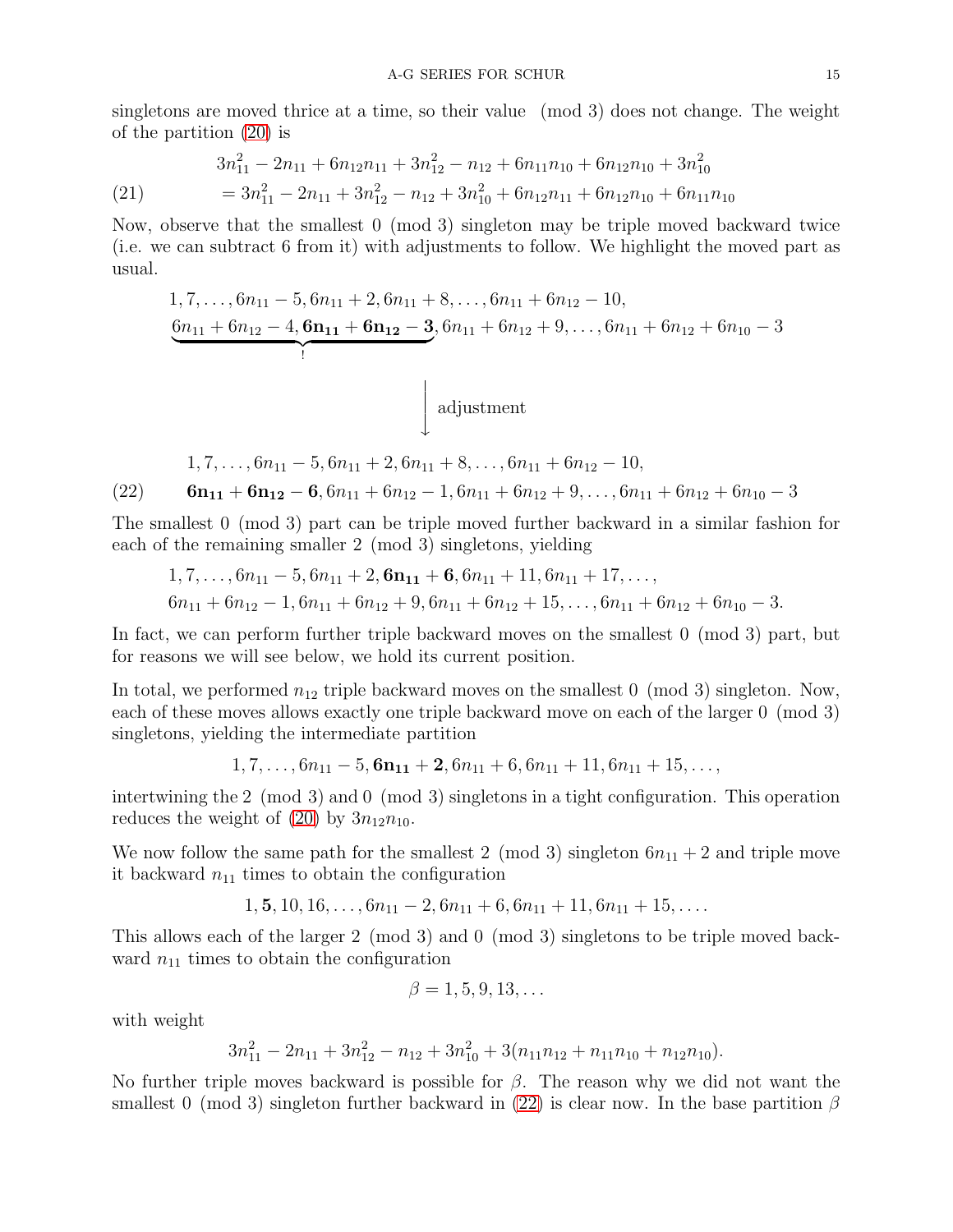we reached in the end, the smallest 0 (mod 3) singleton is larger than the smallest of the other kinds of singletons.

Incorporation of 1 (mod 3) pairs is straightforward:

 $[1, 4], [7, 11], \ldots, [6n_{21} - 5, 6n_{21} - 2], 6n_{21} + 1, 6n_{21} + 5, 6n_{21} + 9, \ldots$ 

The inserted pairs have weight  $6n_{21}^2 - n_{21}$ , and the singletons are triple moved forward twice  $n_{21}$  times, adding  $6n_{21}(n_{11} + n_{12} + n_{10})$  to the weight. Incorporation of the 2 (mod 3) pairs is performed likewise, concluding the proof.

**Example:** Here, we will instantiate the construction of the base partition  $\beta$  with  $n_{11} = 2$ ,  $n_{12} = 3$  and  $n_{10} = 4$ . As in [\(20\)](#page-13-1), the primitive of the base partition  $\beta$  is

{1, 7}, {14, 20, 26}, {33, 39, 45, 51},

with weight

$$
6n_{21}^2 - n_{21} + 6n_{22}^2 + n_{22} + 3n_{11}^2 - 2n_{11} + 3n_{12}^2 - n_{12} + 3n_{10}^2
$$
  
+ 12n<sub>21</sub>n<sub>22</sub> + 6(n<sub>21</sub> + n<sub>22</sub>)(n<sub>11</sub> + n<sub>12</sub> + n<sub>10</sub>) + 6n<sub>11</sub>n<sub>12</sub> + 6n<sub>11</sub>n<sub>10</sub> + 6n<sub>12</sub>n<sub>10</sub> = 236.

The weight of the base partition  $\beta$  we will obtain in the end is expected to be

$$
6n_{21}^2 - n_{21} + 6n_{22}^2 + n_{22} + 3n_{11}^2 - 2n_{11} + 3n_{12}^2 - n_{12} + 3n_{10}^2
$$
  
+ 12n<sub>21</sub>n<sub>22</sub> + 6(n<sub>21</sub> + n<sub>22</sub>)(n<sub>11</sub> + n<sub>12</sub> + n<sub>10</sub>) + 3n<sub>11</sub>n<sub>12</sub> + 3n<sub>11</sub>n<sub>10</sub> + 3n<sub>12</sub>n<sub>10</sub> = 158.

In other words, we are anticipating  $n_{11}n_{12} + n_{11}n_{10} + n_{12}n_{10} = n_{11}n_{12} + (n_{11} + n_{12})n_{10}$  triple backward moves on the base partition primitive. Of these moves,  $n_{11} + n_{12}$  will be on the 0 (mod 3) singletons, and  $n_{11}$  of them will be on each of the 2 (mod 3) singletons.

We start with the 0 (mod 3) singletons, and perform  $n_{21}$  triple backward moves on each of them, from the smallest to the largest.

> $\leftarrow$ one triple backward move 1, 7, 14, 20, 26, 30, 39, 45, 51  $\begin{array}{c} \hline \end{array}$  $\frac{1}{2}$  $\overline{1}$  $\overline{1}$  $\downarrow$ another triple backward move 1, 7, 14, 20, 26, 27  $\bigcap_{i}$  $, 39, 45, 51$  $\leftarrow$ adjustment 1, 7, 14, 20, 24, 29, 39, 45, 51  $\begin{array}{c} \hline \end{array}$  $\overline{1}$  $\overline{1}$ another triple backward move

 $\frac{1}{2}$  $\downarrow$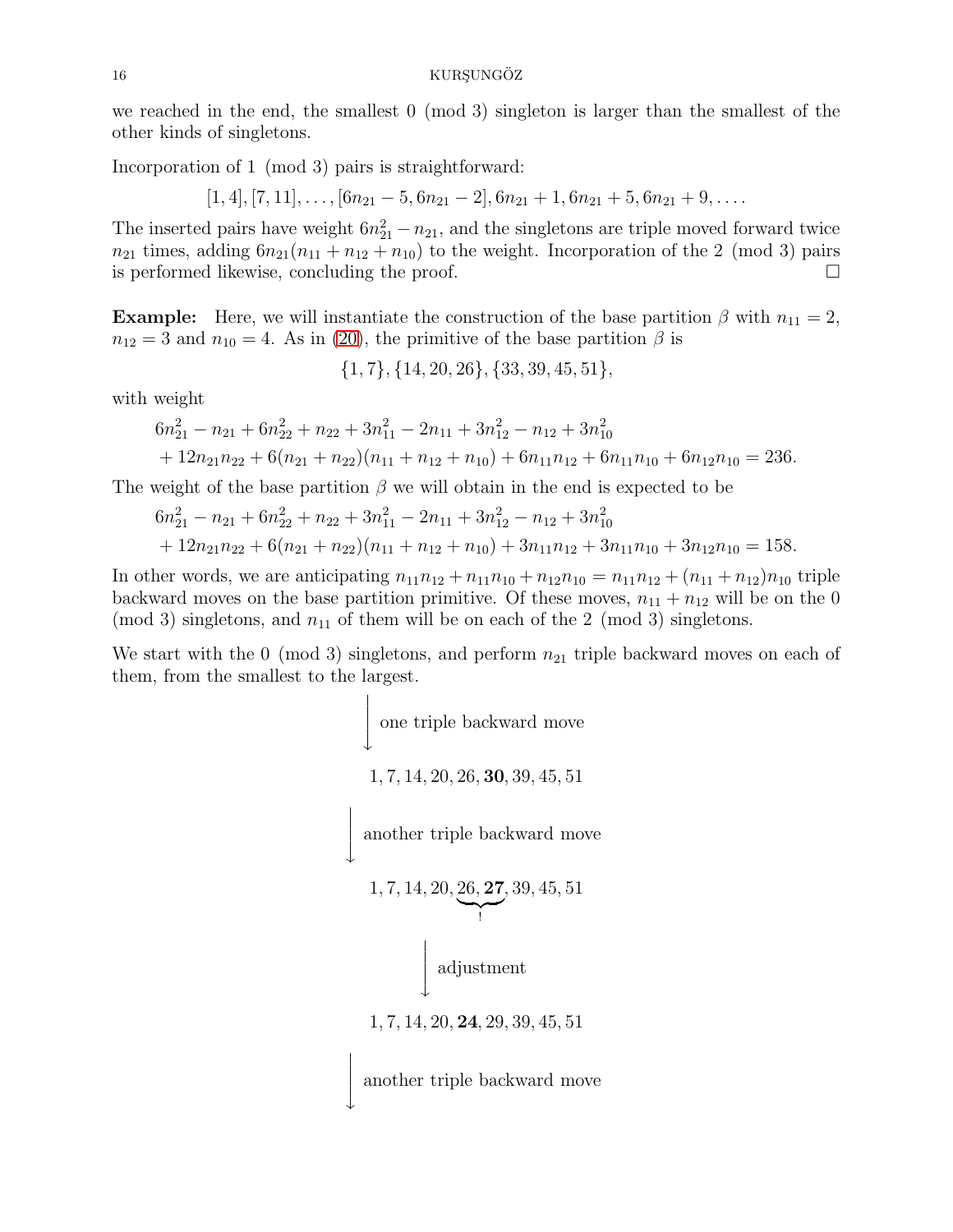1, 7, 14, 20, 21 | {z } ! , 29, 39, 45, 51 y adjustment

1, 7, 14, 18, 23, 29, 39, 45, 51

Although we can, we do not move the smallest 0 (mod 3) singleton any further backward. We want it to stay larger than the smallest 2 (mod 3) singleton. At this point, each of the larger 0 (mod 3) parts can be triple moved backward three times, yielding

1, 7, 14, 18, 23, 27, 32, 36, 42.

Except for the indicated smallest 2 (mod 3) singleton and the smallest 0 (mod 3) singleton, none of the singletons can be moved further back thrice without changing the number of singletons or violating the distance 4 condition between singletons. We have performed  $n_{12}n_{10} = 12$  triple backward moves, reducing the weight of the primitive partition by 36.

Now we will triple move the smallest 2 (mod 3) singleton backward twice, because there are two 1 (mod 3) singletons smaller than it.

> $\leftarrow$ a triple backward move 1, 7, 11, 18, 23, 27, 32, 36, 42  $\leftarrow$ another triple backward move 1, 7, 8  $\bigvee$ , 18, 23, 27, 32, 36, 42  $\leftarrow$ adjustment

$$
1, \boldsymbol{5}, 10, 18, 23, 27, 32, 36, 42
$$

Now we know that all of the larger 2 (mod 3) and 0 (mod 3) singletons can be triple moved backward twice, ending the construction.

1, 5, 10, 12, 17, 21, 26, 30, 36  
\n
$$
\downarrow \text{adjustment}
$$
\n
$$
\beta = 1, 5, 9, 13, 17, 21, 26, 30, 36
$$

We have made  $n_{11}(n_{12} + n_{10}) = 14$  more triple moves backward, further reducing the weight by 42. Notice that  $\beta$  above is not a base partition in the sense of the proof of Theorem [2,](#page-2-2)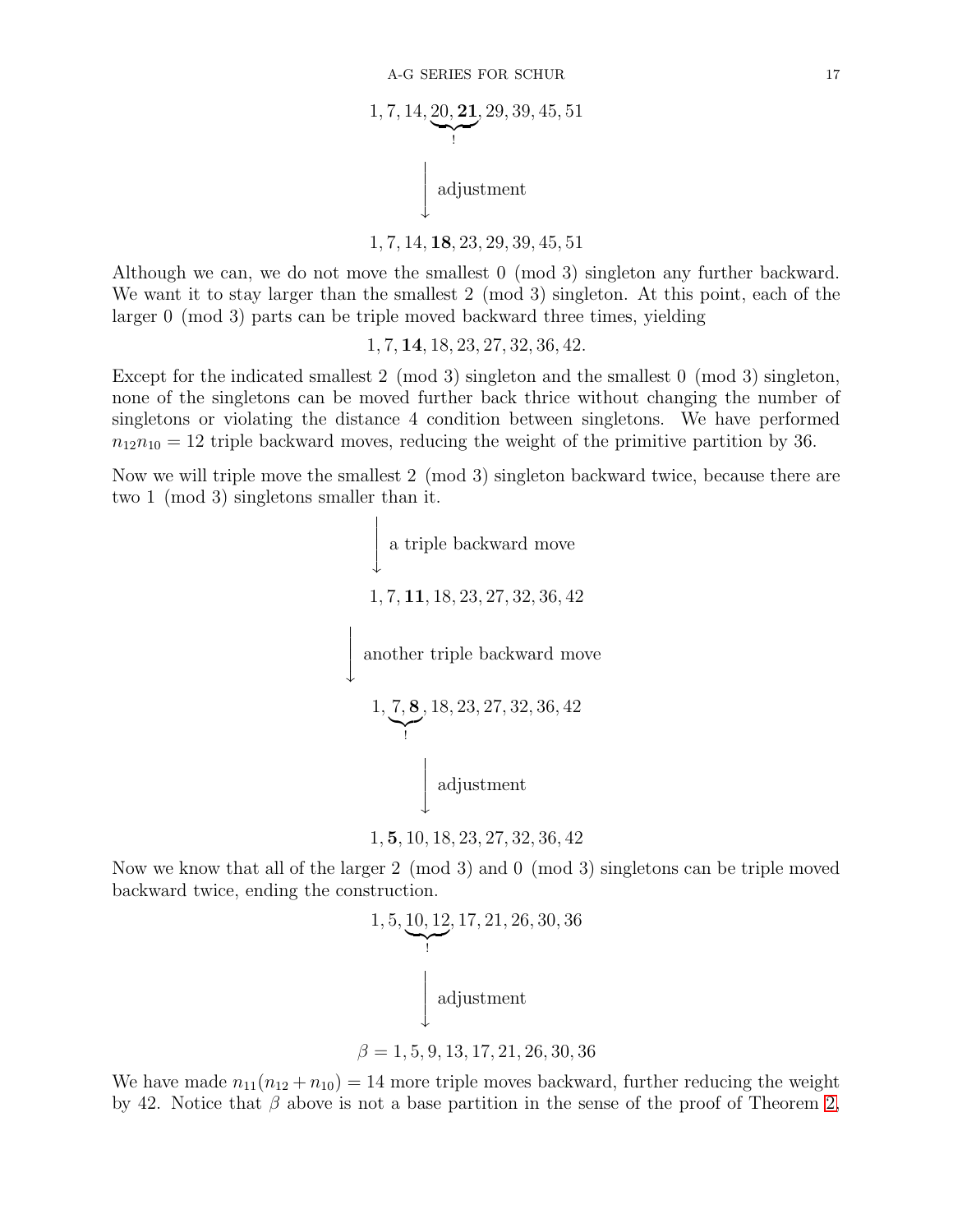#### 18 KURSUNGÖZ

but it is a base partition if we require specific numbers of i (mod 3) singletons for  $i = 1, 2, 0$ . No singleton in  $\beta$  can be triple moved backward without reducing the number of singletons.

If we combine Theorem [5,](#page-13-2)  $[1, (2.10)]$ , and  $[2, (2.8)]$ , we obtain the following.

## <span id="page-17-3"></span>Corollary 6.

$$
\sum_{\substack{n_{11},n_{12},n_{10}\geq 0\\n_{21},n_{22}\geq 0}}\frac{q^{6n_{21}^2-n_{21}+6n_{22}^2+n_{22}+3n_{11}^2-2n_{11}+3n_{12}^2-n_{12}+3n_{10}^2}}{(q^3;q^3)_{n_{11}}(q^3;q^3)_{n_{12}}(q^3;q^3)_{n_{10}}(q^6;q^6)_{n_{21}}(q^6;q^6)_{n_{22}}}
$$
  

$$
\times q^{12n_{21}n_{22}+6(n_{21}+n_{22})(n_{11}+n_{12}+n_{10})+3n_{11}n_{12}+3n_{11}n_{10}+3n_{12}n_{10}}
$$
  

$$
\times a^{2n_{21}+n_{11}+n_{10}}b^{2n_{22}+n_{12}+n_{10}}
$$

(23)  $= (-aq; q^3)_{\infty} (-bq^2; q^3)_{\infty}.$ 

## 5. Comments and Further Problems

It is possible to construct series for partitions satisfying Schur's condition and having smallest part at least 2, 3 or 4 (cf. [\[3\]](#page-17-1)), or generating functions for partitions in which parts are at least three apart and parts that are 1 or 2 (mod 3), instead of multiples of 3, are at least six apart.

One open question is the investigation of a proof of Schur's identity and several companions to it in the spirit of Andrews' analytic proof of Rogers-Ramanujan-Gordon identities [\[6\]](#page-18-5).

It must be possible to construct series as generating functions of partitions in Andrews' generalization of Schur's theorem [\[4,](#page-18-10) [5\]](#page-18-11).

Another open problem is the construction of series as generating functions of overpartitions [\[11\]](#page-18-12) in Lovejoy's and Dousse's extensions of Schur's theorem to overpartitions [\[17,](#page-18-13) [12,](#page-18-14) [13,](#page-18-15) [12,](#page-18-14) [13\]](#page-18-15). There is also a combinatorial proof of results from [\[17\]](#page-18-13) in [\[18\]](#page-18-16).

### Acknowledgements

We thank George E. Andrews for pointing out the questions that are answered in sections [3](#page-10-0) and [4;](#page-13-0) and Jehanne Dousse for useful discussions during the preparation of this manuscript. We also thank Jeremy Lovejoy for notifying us of the incorrect statement of Corollary [6](#page-17-3) stemming from a mistake in the statement of Theorem [5](#page-13-2) and for completing the list of references for Schur's theorem for overpartitions [\[17,](#page-18-13) [18\]](#page-18-16)

#### **REFERENCES**

- <span id="page-17-0"></span>[1] Alladi, K., Gordon, B., Schur's partition theorem, companions, refinements and generalizations, Trans. AMS,  $347(5)$ ,  $1591-1608$ , 1995.
- <span id="page-17-2"></span>[2] Alladi, K., Andrews, G.E., Berkovich, A., A new four-parameter q-series identity and its partition implications, Invent. Math., 153, 231–260, 2003.
- <span id="page-17-1"></span>[3] Andrews, G.E., On partition functions related to Schur's second partition theorem. Proc. Amer. Math. Soc., **18**, 441–444, 1968.